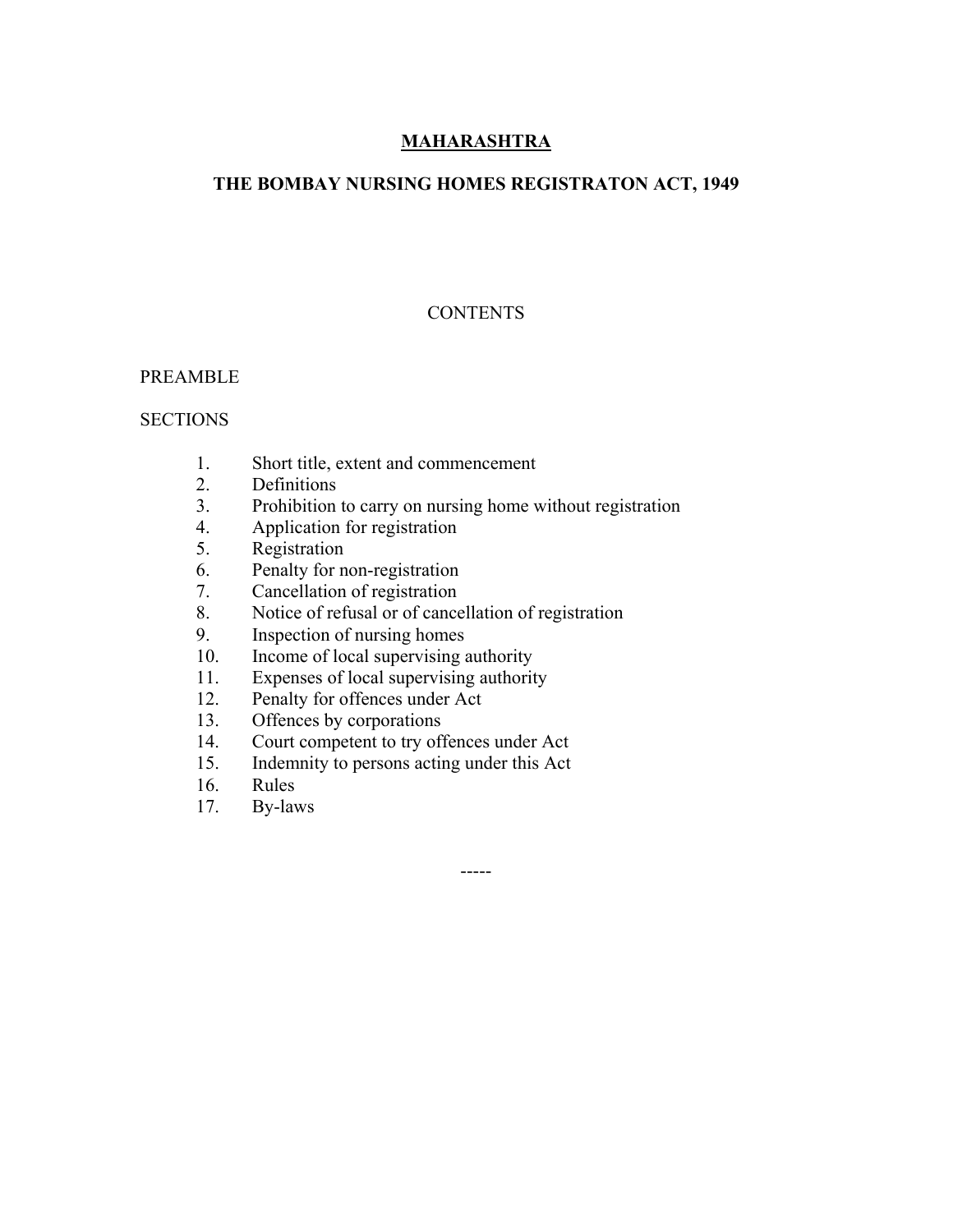#### **BOMBAY ACT NO. XV OF 1949**

### [THE BOMBAY NURSIGN HOMES REGISTRATION ACT 1949]  $[6^{th}$  May 1949]

### **An Act to provide for the registration and inspection of nursing Homes in the Province of Bombay and for certain purpose Connected therewith.**

**WHEREAS** it is expedient to provide for the registration and inspection of nursing homes in the Province of Bombay and for certain purposes connected therewith; It is hereby enacted as follows: -

- 1. (1) This Act may be called the Bombay Nursing Homes Registration Act,1949.
	- (2) This section extends to the whole of the Province of Bombay. The remaining provisions of this Act extend in the first instance to the Greater Bombay and the areas within the limits of the Municipal Boroughs of Ahmedabad, Poona City, Poona Suburban and Sholapea and the Provincial Government may, by notification in the Official Gazette, direct that the said provisions shall extend to such other areas as may be specified in the notification.
	- (3) This section shall come into force at once. The Provincial Government may, by notification in the Official Gazette, direct that the remaining provisions of this Act shall come into force in any area to which the said provisions extend or may have been extended under sub-section (2) on such date as may be specified in the notification
- 2. In this Act, unless there is anything repugnant in the subject or context
	- (1) "By-laws" means by-laws made by the local supervising authority;
	- (2) "Local supervising authority" in the case of a municipal area means the municipality established for such area , and in the case of any other area a district local board established for the said area;
	- (3) "Maternity home" means any premises used, or intended to be used, for the reception of pregnant women or of women in or immediately after child birth;
	- (4) "Nursing home" means any premises used or intended to be used, for the reception of persons suffering from any sickness, injury or infirmity and the providing to treatment and nursing for them, and includes a maternity home; and the expression "to carry on a nursing home" means to receive persons in a nursing home for any of the aforesaid purposes and to provide treatment or nursing for them;
	- (5) "Prescribed" means prescribed by rules made under this Act;
	- (6) "Qualified medical practitioner" means a medical practitioner registered under the Bombay Medical Act, 1912, or any other law for the time being in force;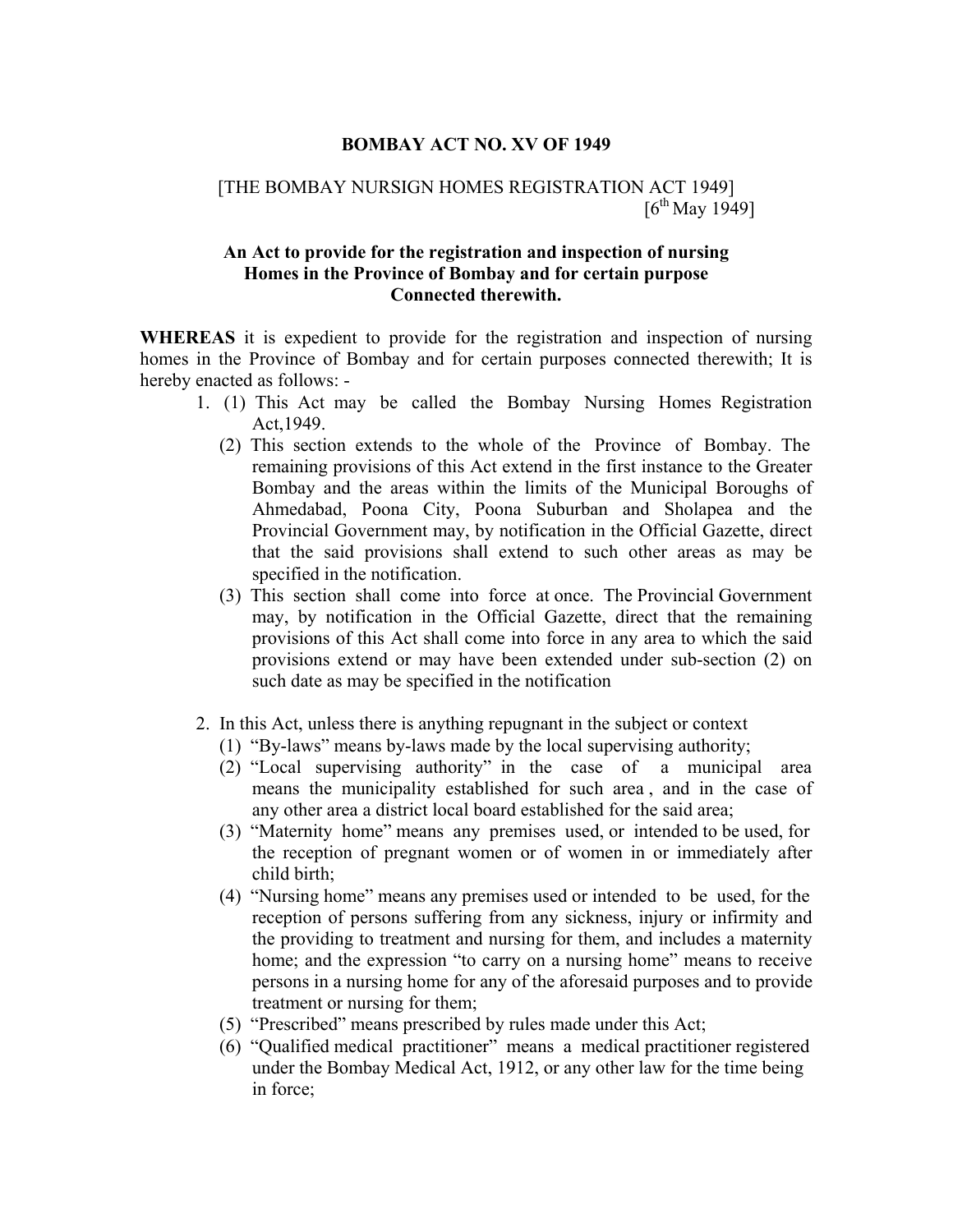- (7) "Qualified midwife" means a midwife registered under the Bombay Nurses, Midwives and Health Visitors Registration Act, 1935
- (8) "Qualified nurse" means a nurse registered under the Bombay Nurses, Midwives and Health Visitors Registration Act, 1935.
- (9) "register" means to register under section 5 of this Act and the expressions "registered" and "registration" shall be construed accordingly;
- (10) "Rules" means rules made under this Act.
- 3. No person shall carry on a nursing home unless he has been duly registered in respect of such nursing home and the registration in respect thereof has not been cancelled under section 7:

 Provided that nothing in the section shall apply in the case of a nursing home which, is in existence at the date of the commencement of this Act, for a period of three months from such date or if an application for registration is made within that period in accordance with the provisions of section 4 until such application is finally disposed of.

 4. (1) Every person intending to carry on a nursing home shall make every year an application for registration or the renewal of registration to the local supervising authority:

 Provided that in the case of a nursing home which is in existence at the date of the commencement of this Act an application for registration shall be made within three months from such date.

- (2) Every application for registration or the renewal of registration shall be made on such date and in such form and shall be accompanied, by such fee, as may be prescribed.
- 5. (1) Subject to the provisions of this Act and the rules , the local supervising authority shall, on the receipt of an application for registration, register the applicant in respect of the nursing home named in the application and issue to him a certificate of registration in the prescribed form:

 Provided that the local supervising authority may refuse to register the applicant if it is satisfied:

- (a) That he, or any person employed by him at the nursing home, is not a fit person, whether by reason of age or otherwise, to carry on or to be employed at a nursing home of such a description as the nursing home named in the application; or
- (b) That the nursing home is not under the management of a person who is either a qualified medical practitioner or a qualified nurse and who is resident in the home, or that there is not approver proportion of qualified nurses among the persons having the superintendence of or employed in the nursing of the patients in the home; or
- (c) That in the case of a maternity home it has not got on its staff a qualified midwife; or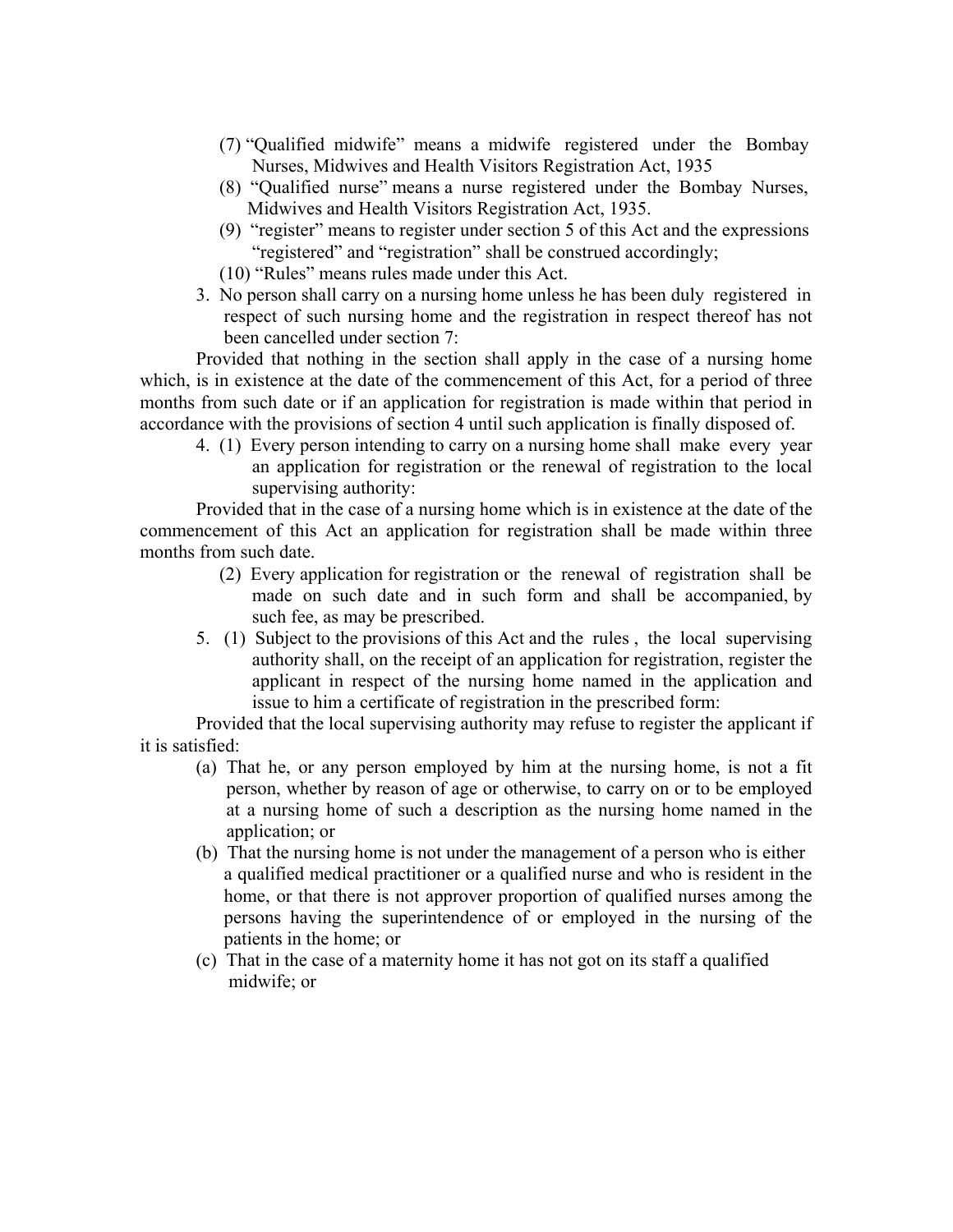- (d) That for reasons connected with the situation, constriction, accommodation, staffing or equipment, the nursing home or any premises used in connection therewith are not fit to be used for a nursing home of such a description as the nursing home mentioned in the application or that the nursing home or premises are used or are to be used for purposes which are in any way improper or undesirable in the case of such nursing home.
	- (2) A certificate of registration issue under this section shall , subject to the provisions of section 7, be in force and shall be valid until the  $31<sup>st</sup>$  day of March next following the date on which such certificate was issued.
	- (3) The certificate of registration issued in respect of nursing home shall be kept affixed in a conspicuous place in the nursing home.
- 6. Whoever contravenes the provisions of section 3, shall, on conviction, be punished with fine which may extend to five hundred rupees or, in the case of a second or subsequent offence, with imprisonment for a term which may extend to three months or with fine which may extend to five hundred rupees or with both.
- 7. Subject to the provisions of this Act, the local supervising authority may at any time cancel the registration of a person in respect of any nursing home on any ground which would entitle ti to refuse an application for the registration of that person in respect of that home, or on the ground that that person has been convicted of an offence under this Act or that any other person has been convicted of such an offence in respect of that home.
- 8. (1) Before making an order refusing an application for registration or an order canceling any registration, the local supervising authority shall give to the applicant or to the person registered, as the case may be, not less than one calendar month's notice of its intention to make such an order, and every such notice shall state the ground on which the local supervising authority intends to make the order and shall contain an intimation that if within a calendar month after the receipt of the notice the applicant or pers on registered informs the authority in writing that he desires so to do, the local supervising authority shall, before making the order, give him (in person or by representative) an opportunity of showing cause why the order should not be made.
	- (2) If the local supervising authority, after giving the applicant or the person registered an opportunity of showing cause as aforesaid, decides to refuse the application for registration or to cancel the registration, as the case may be, it shall make an order to that effect and shall send a copy of the order by registered post to the applicant or the person registered.
	- (3) Any person aggrieved by an order refusing an application for registration or canceling any registration may, within a calendar month after the date on which the copy of the order was sent to him, appeal to the Provincial Government against such order of refusal. The decision of the Provincial Government on any such appeal shall be final.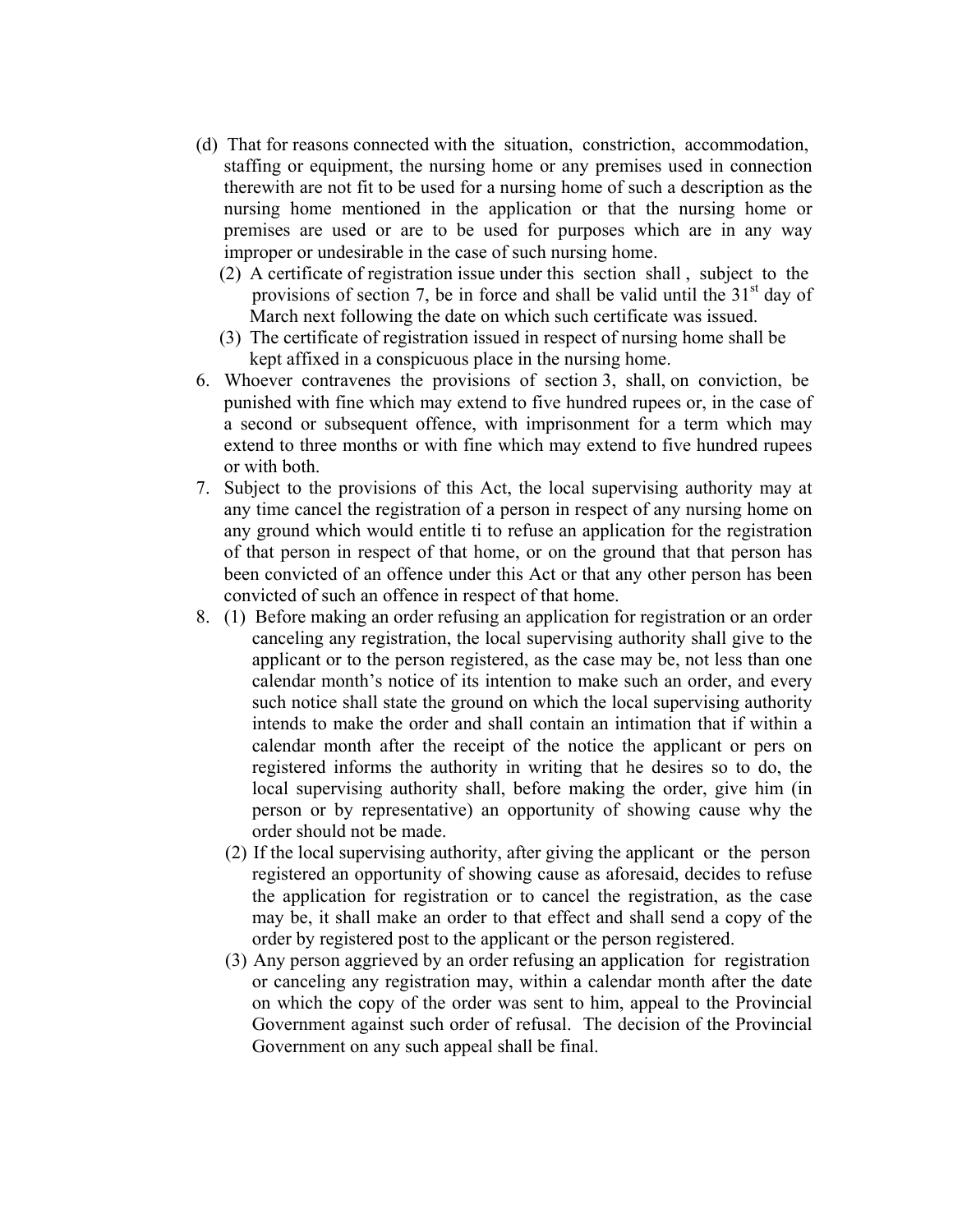- (4) No such order shall come into force until after the expiration of a calendar month from the date on which it was made or, where notice of appeal is given against it, until the appeal has been decided or withdrawn.
- 9. (1) The Health Officer of the local supervising authority or the Civil Surgeon of the district in which a nursing home is situated or any other officer duly authorised by the local supervising authority or the Civil Surgeon, may, subject to such general or special orders as may be made by the local supervising authority, at all reasonable times enter and inspect and premises which are used, or which that officer has reasonable cause to believe to be used, for the purpose of nursing home, and inspect any records required to be kept in accordance with the provisions of this Act:

Provided that nothing in this Act shall be deemed to authorise any such officer to inspect any medical record relating to any patient in a nursing home.

- (2) If any person refused to allow any such officer to enter or inspect any such premises as aforesaid, or to inspect any such records as aforesaid or abstracts any such officer in the execution of his powers under this section, he shall be guilty of an office under this Act.
- 10. Any fees received under this Act shall be paid into the fund of the local supervising authority.
- 11. Notwithstanding anything contained in any enactment in regard to any municipal or local fund, all expenses incurred by a local supervising authority under and for the purposes of this Act and the rules and by-laws may be paid out of the municipal or local fund, as the case may be.
- 12. Whoever contravenes any of the provisions of this Act or of any rule shall, if no other penalty is elsewhere provided in this Act or the rules for such contravention, on conviction, be punished with fine which may extend to fifty rupees and in the case of a continuing offence to a further fine of fifteen rupees in respect of each day on which the offence continues after such conviction.
- 13. Where a person committing an offence under this Act is a company or other body corporate or an association of persons (whether incorporated or not), every person who at the time of the commission of the offence was a director, manager, secretary, agent or other officer or person concerned with the management thereof shall, unless he proves that the offence was committed without his knowledge or consent, be deemed to be guilty of such offence.
- 14. No court other than that of a Presidency Magistrate or a Magistrate of the first class shall take cognizance of or try any offence under this Act.
- 15. No suit, prosecution or other legal proceeding shall be instituted against any person for anything which is in good faith done or intended to be done under this Act, rules or by-laws.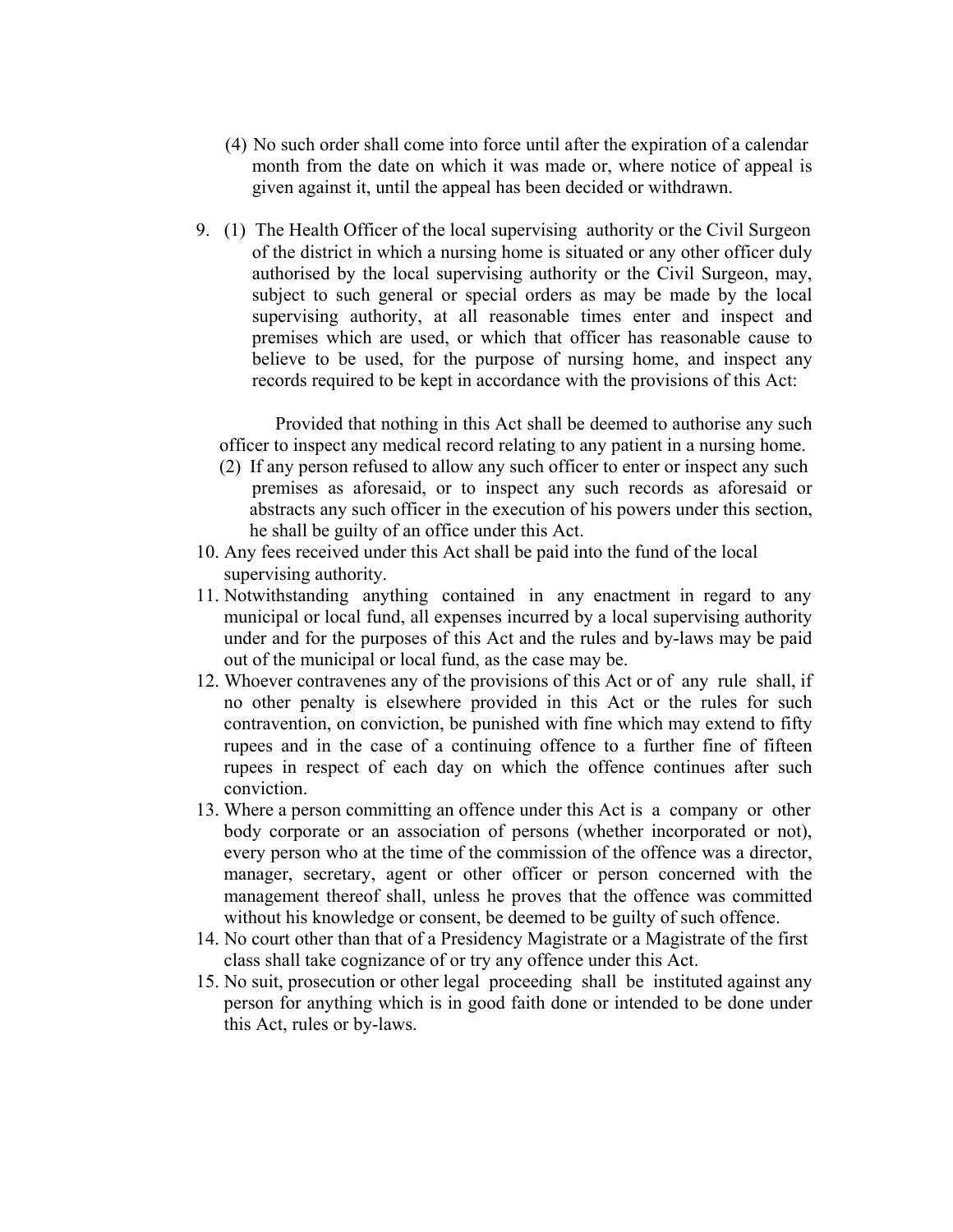- 16. (1) The Provincial Government may, by notification in the Official Gazette, make person for anything which is in good faith done or intended to be done under this Act, rules or by-laws.
	- (2) Without prejudice to the generality of the foregoing provisions such rules may prescribe -
		- (a) The form of the application to be made under section 4.
		- (b) The date on which an application for registration or renewal of registration to be made and the fees to be paid for such registration or renewal of registration,
		- (c) The form of the certificate of registration to be issued under section 5.
		- (d) For any other matter for which no provision has been made in this Act, and for which provision is, in the opinion of the Provincial Government, necessary.
	- (3) The power to make rules under this section shall be subject to the condition of previous publication in the Official Gazette.
- 17. (1) The local supervising authority may make by-laws not inconsistent with this Act or rules -
	- (a) Prescribing the records to be kept of the patients received into a nursing home, and in the case of the maternity home, of miscarriages, abortions or still births occurring in the nursing home and of the children born therein and of the children so born who are removed from the home otherwise than to the custody or care of any parent, guardian relative.
	- (b) Requiring notification to be given of any death occurring in the nursing home.
	- (2) Any by-law made by a local supervising authority under this Act may provide that a contravention thereof shall be punishable:
		- (a) With fine which may extend to fifty rupees; or
		- (b) With fine which may extend to fifty rupees and in the case of a continuing contravention, with an additional fine which may extend to fifteen rupees for every day during which such contravention continues after conviction, for the first such contravention; or
		- (c) With fine which may extend to fifteen rupees for every day during which the contravention continues after the receipt of a notice from the local supervising authority by the person contravening the by-law requiring such person to discontinue such contravention.
		- (d) No by-law made by the local supervising authority shall come into force until it has been confirmed by the Provincial Government with or without modification.
	- (4) All by-means under this section shall be published in the official Gazette.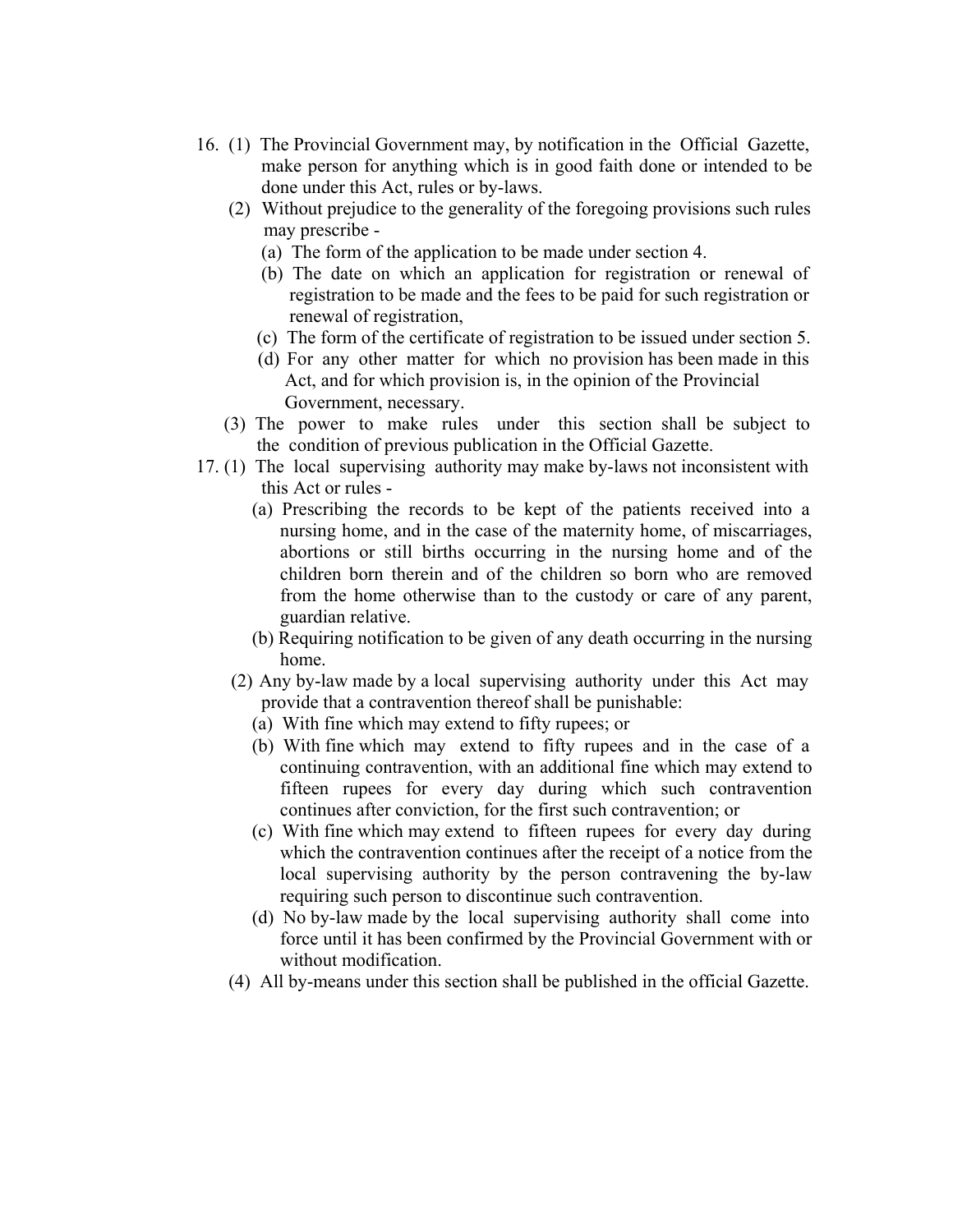- 18. Nothing in this Act shall apply to -
- (i) any nursing home carried on by Government or a local authority or by any other body of persons approved by the Provincial Government in this behalf; and
	- (ii) Any asylum for lunatics or patients suffering from mental diseases, within the meaning of the Indian Lunacy Act, 1912.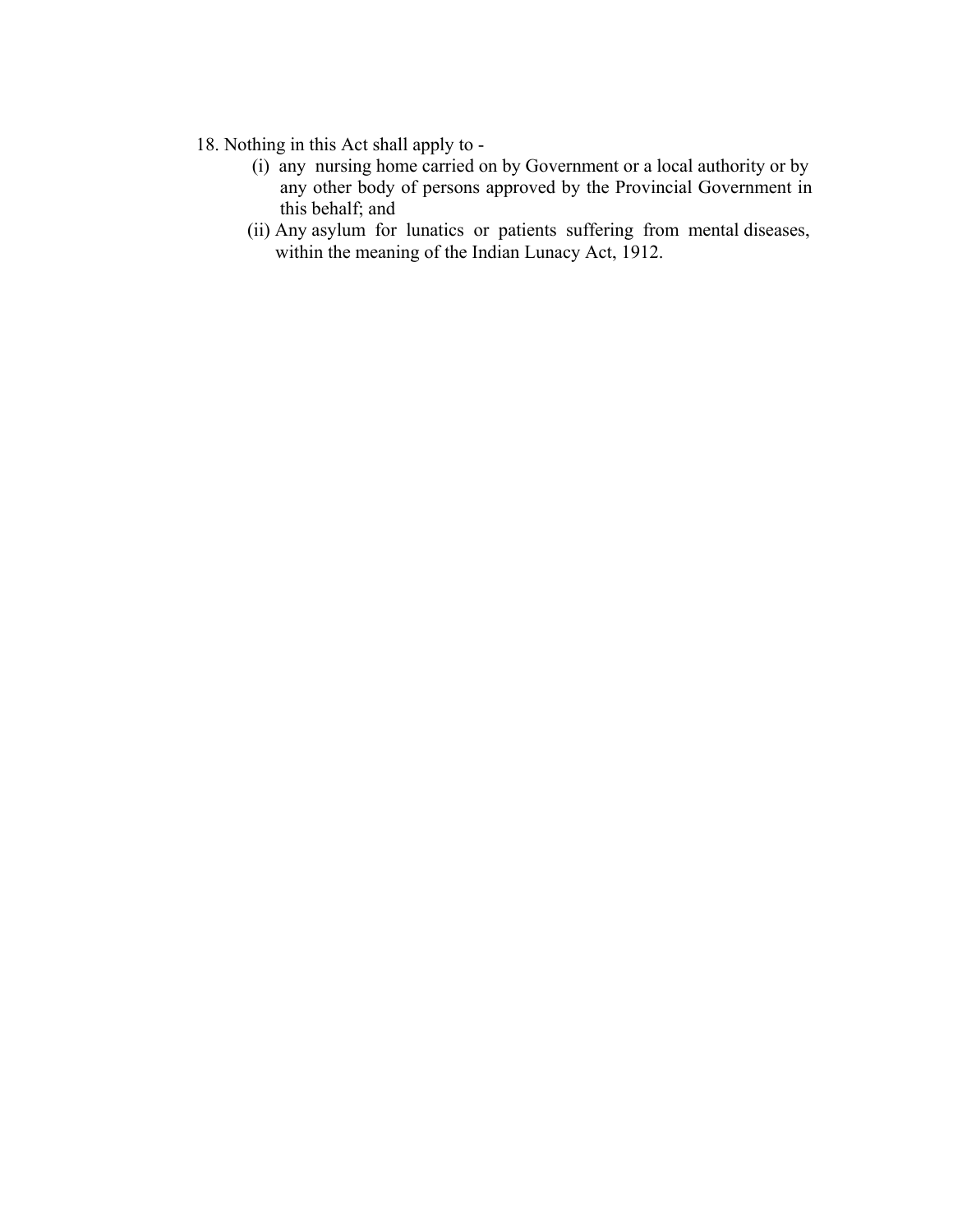### **IN DEVELOPMENT, PUBLIC AND HOUSING DEPARTMENT**

Sachivalaya, Bombay-32,  $10^{th}$  May 1973

### BOMBAY NURSING HOMES REGISTRATION ACT, 1949

 No. NHM. 1161/33950/39497-GII – In exercise of the powers conferred by subsection (1) and clauses (a) to (d) of sub-section (2) of section of the Bombay Nursing Homes Registration Act, 1949 (Bomb. XV of 1949), and of all other powers enabling it in that behalf, the Government of Maharashtra hereby make the following rules, the same having been previously published as required by subsection (1) of the said section 16, namely: -

# **I-GENERAL**

- 1. Short title These rules may be called the Maharashtra Nursing Homes Registration Rules, 1973
- 2. Definitions In these rules, unless the context requires otherwise
	- (a) "Act" means the Bombay Nursing Homes Registration Act, 1949;
	- (b) "Form" means a forth appended to the rules; and
	- (c) "Section" means a section of the Act.

### **II-MAINTENANCE OF REGISTER**

- 3. Register The local supervising authority shall maintain a register in Form 'A' showing the names of persons registered under section 5
- 4. Application for registration Any person intending to carry on a nursing home shall make an application to the local supervising authority in Form 'B' at least one month before the date on which he intends to carry on such a nursing home. Such application shall be accompanied by a fee prescribed in sub-rule (1) of rule 7.
- 5. Grant of certificate of registration the local supervising authority shall if satisfied that there is no objection to registration, register the applicant in respect of a nursing home and issue to him a certificate of registration in Form 'C'
- 6. Renewal of registration An application for the renewal of registration shall be made every year in advance in Form 'B' in the month of January, and shall be accompanied by the fee prescribed in sub-rule of rule 7.
- 7. Fees for registration and renewal of registration
	- (1) The fees to be paid for registration shall be charged as under:
		- (a) Rs. 20 in respect of a nursing home having not more than 10 beds;
		- (b) Rs. 50 in respect of a nursing home having more that 10 beds.
	- (2) The fees for the renewal of registration, shall in each case, be one-half of the amount payable for the first registration.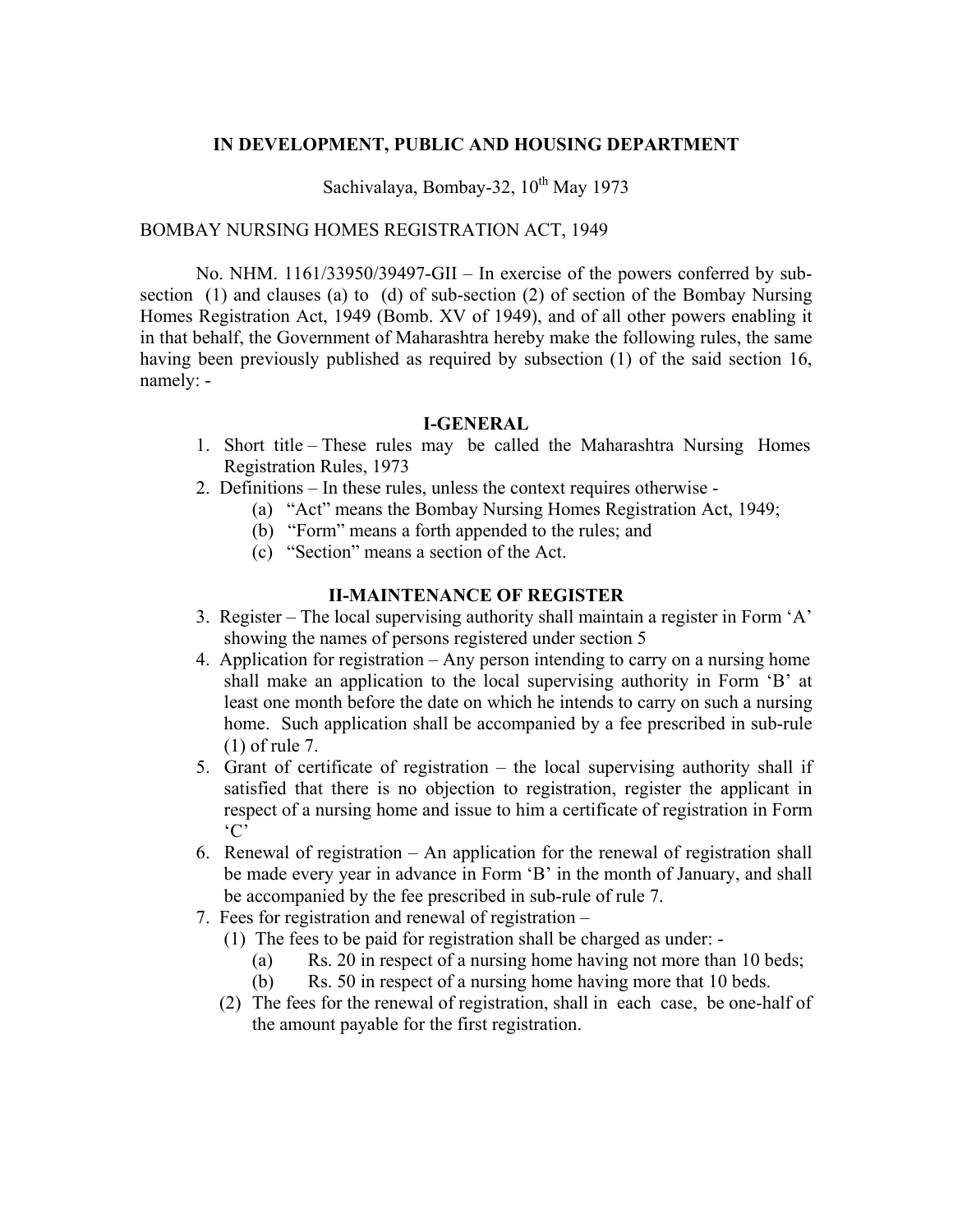- 8. Transfer of ownership etc. of nursing home Immediately the transfer of the ownership or management of nursing home the transferor and the transferee shall jointly communicate the transfer effected to the local supervising authority and the transferee shall make an application for registration in accordance with the provisions of rule 4
- 16. Change of address A person registered under the Act in respect of a nursing home shall communicate to the local supervising authority any change in his address or in the situation of the nursing home in respect of which he is registered not later that seventy-two hours after such change.
- 17. Change in staff Any change in the medical, nursing or midwifery staff together with the dates on which such changes has taken place shall be communicated to the local supervising authority immediately and in any case, not later than three days of such change.
- 11. Lost certificate In the event of certificate of registration being or destroyed, the holder may apply to the local supervising authority for a fresh certificate and the local supervising authority may, if it thinks fit, issue such certificate upon payment of a fee of Rs. 5 A certificate issued under this rule shall be marked "Duplicate"

 $\frac{1}{2}$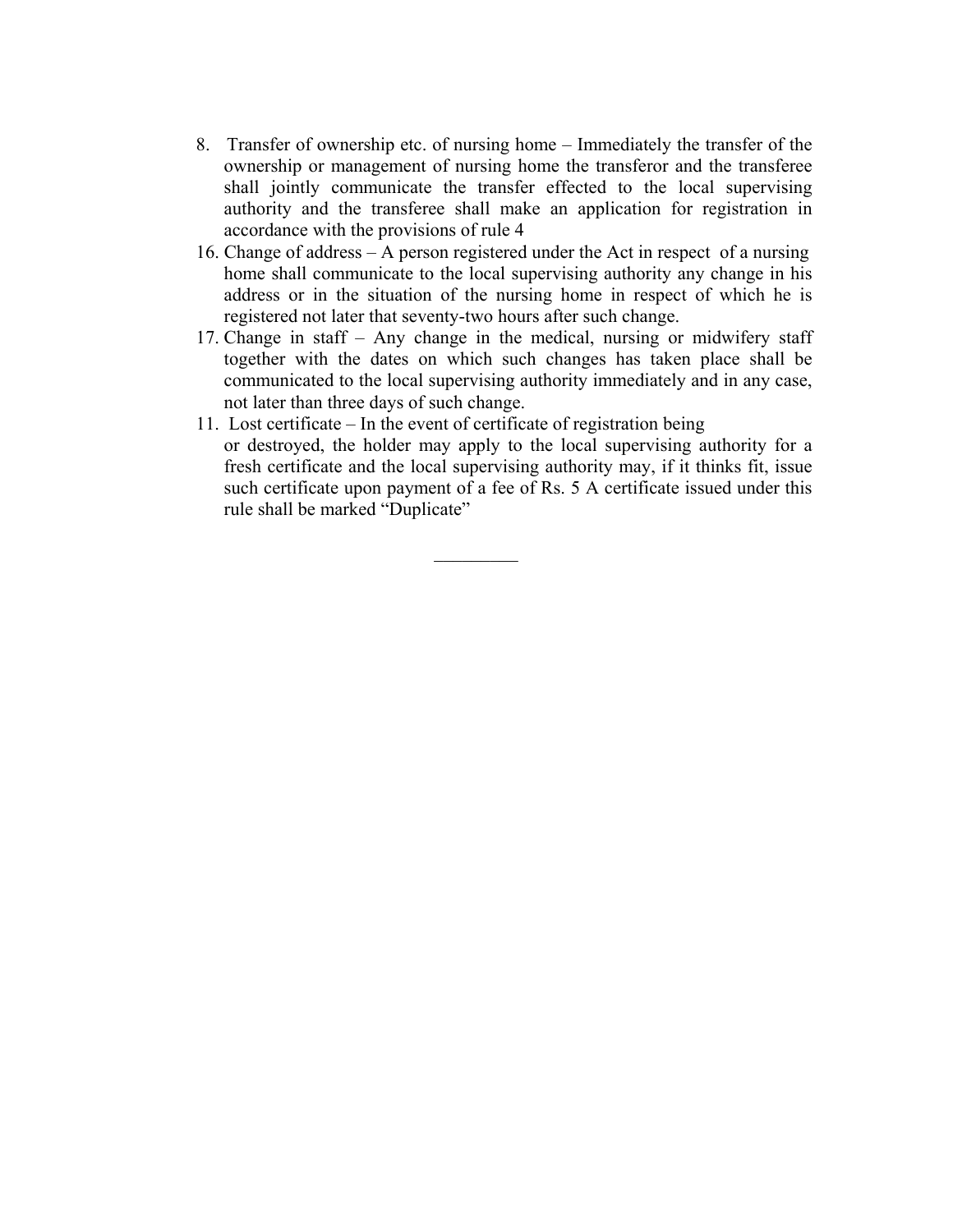# **MUNICIPAL CORPORATION OF GREATER BOMBAY PUBLIC HEALTH DEPARTMENT NOTIFICATION MDA. 4029**

 The following by-laws framed in exercise of powers conferred by sub-sections (1) and (2) of section 17 of the Maharashtra (Bombay) Nursing Home Registration Act, 1949 and approved by the Municipal Corporation of Greater Bombay by their Resolution No. 374 of 4<sup>th</sup> August, 1955 and confirmed by the Government of Maharashtra (Bombay) vide letter No. NMH. 1057/49231-D dated 3<sup>rd</sup> February, 1968, from the Deputy Secretary to the Government of Bombay Local self-government and Public Health Department as required by Sub-section (3) of Section 17 of the said Act are published herewith as required by sub-section (4) of section 17 of the said act.

 These bylaws shall come into force from the date of publication in the Government Gazette:

### **By-Laws**

- I. Short title and extent:
	- (1) These bylaws may be called the Bombay Municipal Corporation Nursing Homes Registration by-laws, 1954
	- (2) They extend to Greater Bombay
- II. Definitions: In these by-laws, unless there be anything repugnant in the subject or context.
	- (a) "The Act" means the Bombay Nursing Homes Registration Act, 1949
	- (b) "Corporation" means the Municipal Corporation of Greater Bombay constituted under the Bombay Municipal Corporation Act, 1988 (here in after referred to as "The Municipal Act"
	- (c) "Infections disease" means any disease which a medical practitioner is required to notify to the Executive Health Officer of the Corporation as under Section 421 of the Municipal Act or any other law for the time being inforce;
	- (d) "Keeper of a nursing home" means a person who has been duly registered by the Corporation in respect of a Nursing home under section 5 of the Act and whose registration has not been cancelled under section 7 of the Act.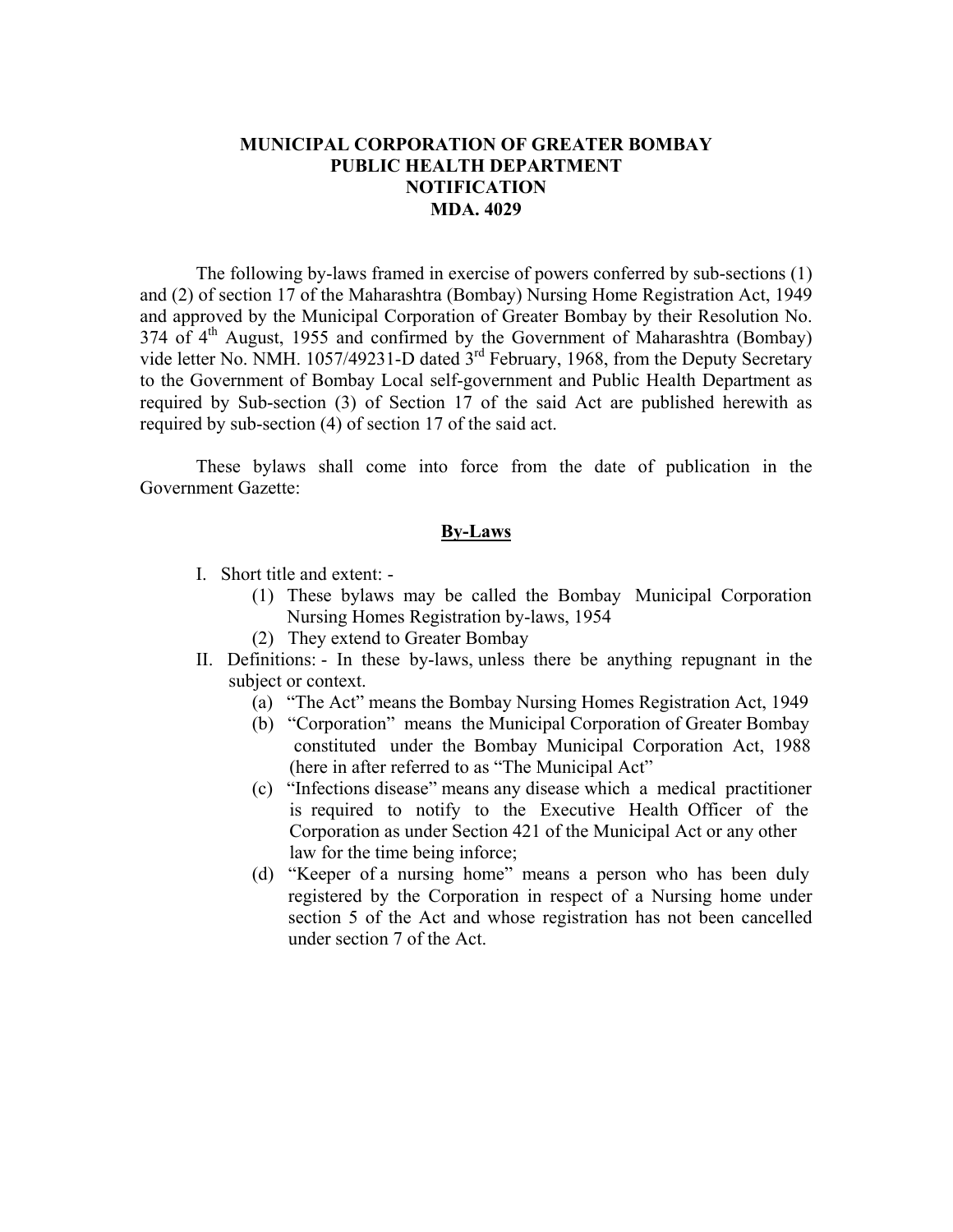- III. Record of patients received into or of children born in the Nursing Home:
	- The keeper of a Nursing Home shall keep and maintain.
		- (a) In the form appended to these by-laws a register of patients received into the Nursing Home;
		- (b) A correct alphabetical index of the names of the patients admitted to the nursing home;
		- (c) A daily record of health of every patient who may be suffering from acute illness;
		- (d) A daily record of health of every woman admitted to the nursing
		- (e) home for delivery and of every child born to such woman in nursing home; and
		- (f) A daily and weekly record of health of other patients.
- 2. The Keeper of nursing home shall keep and maintain a register special form, of maternal and infant deaths occurring in the nursing home, and submit monthly returns thereof to the Executive Health Officer.
- 3. Where the register referred to in sub clause (1) relates to a woman who has been admitted for delivery and where a child b orn to such woman is removed with the consent of the keeper of a nursing hope and of the parents or mother, to the care of a person other than its father, guardian or relative, the keeper of such nursing home shall, in addition to the particulars specified in clause (1) also specify in the register the name and address of such person and the date on which and the consideration for which the child was so removed.
- IV. Notice of death occurring in Nursing Home:
	- (1) If any death occurs in a nursing home, the keeper of the nursing home shall within 24 hours from the occurrence of the death given in writing the notice of such death to the Executive Health Officer of the Corporation or he Registrar of Births and Deaths for the District, appointed under section 442 of the Municipal Act, within whose jurisdiction the nursing home is situated.
	- (2) The notice may be sent by pre-paid post or in any other effective manner
	- (a) The notice shall contain the particulars required to be entered in a register sheet under Section 451 of the Municipal Act.
	- (b) Within twenty-four hours of the conclusion of the inquest, if any, held on the death of any patient admitted into a nursing home, the keeper of such home shall forward a report to the Executive Health Officer of the Corporation or the Registrar of Births and Deaths for the District concerned, containing the following particulars, namely: -
	- (c) Date of inquest;
	- (d) Cause of death as found by the authority by which the inquest was held.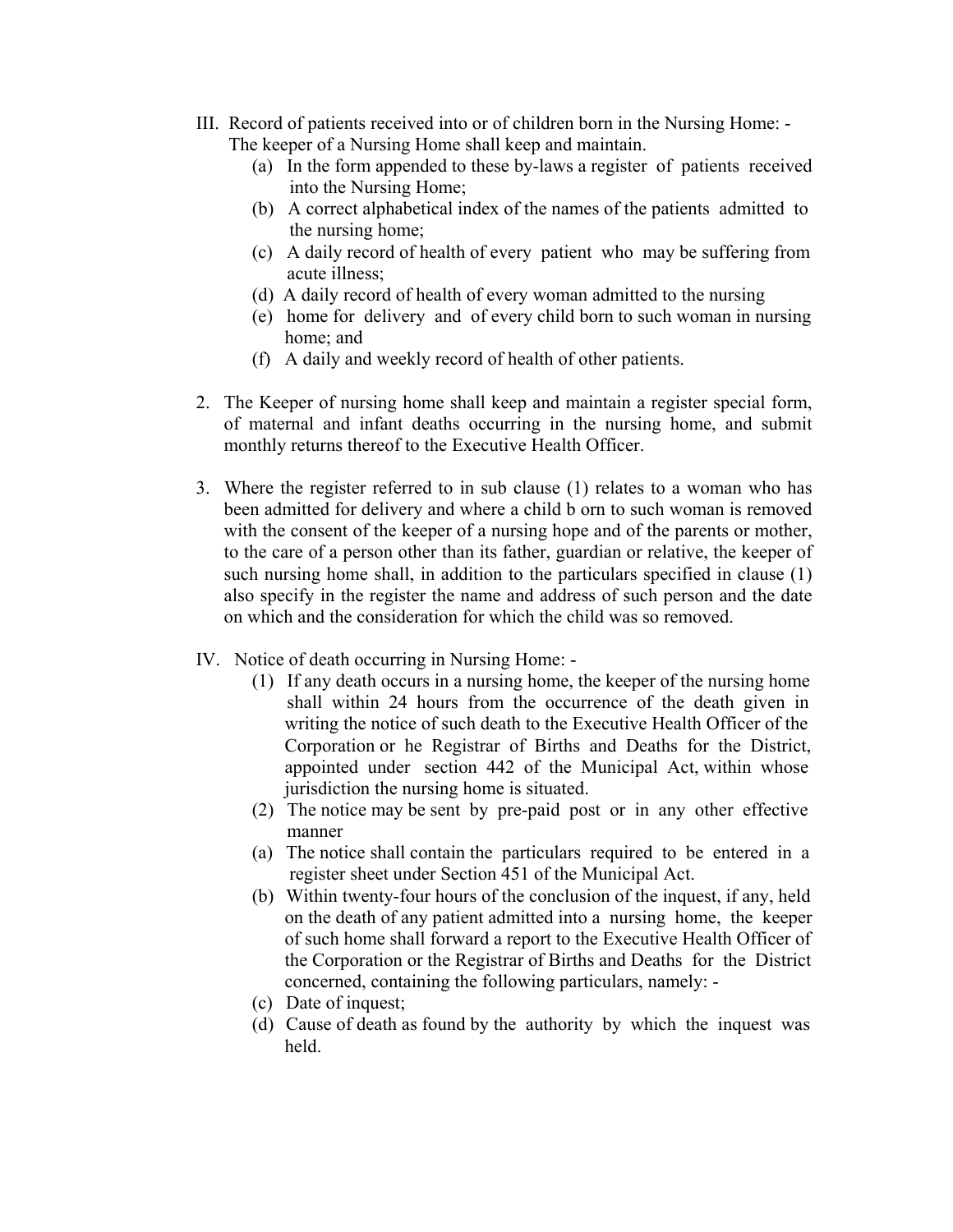- (e) Penalty: Any person who contravenes the provisions of any of these bye- laws, shall, on conviction, be punished: -
- (f) With fine which may extend to fifty rupees, or
- (g) With fine which may extend to fifty rupees and in the case of a continuing contravention with an additional fine which may extend to fifteen rupees for every day during which such contravention after conviction for the first such contravention, or
- (h) With fine Which may extend to fifteen rupees for every day during which the contravention continues after the receipt of a notice from the Corporation by the person contravening the by-laws, requiring such person to discontinue such contravention.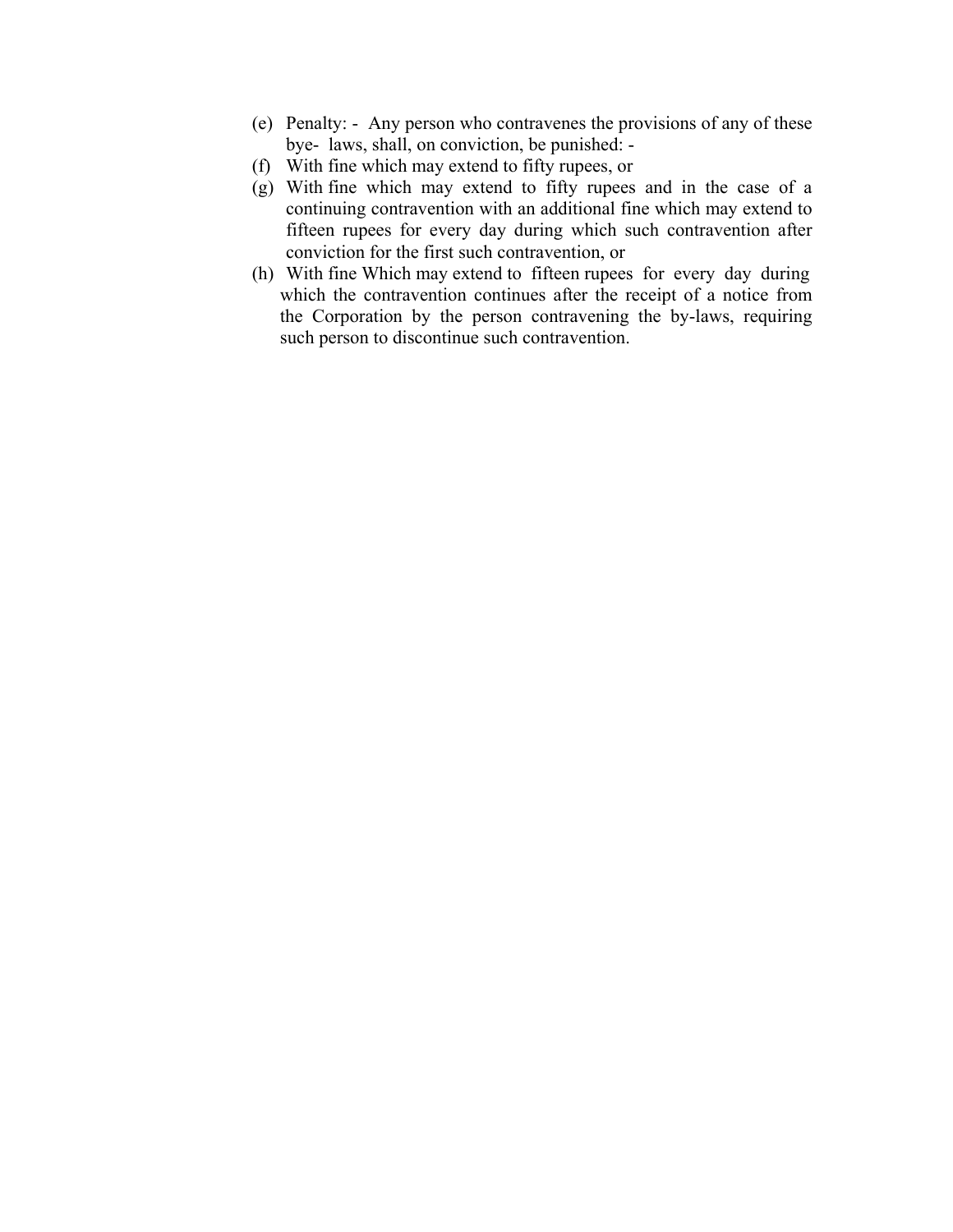Registration Rules, 1973 Amendment to -

# GOVERNMENT OF MAHARASHTRA Urban Development and Public Health Department Resolution No. MNH/1173/30748 (349) PH – 10 Sachivalaya, Bombay – 32 Date: 19<sup>TH</sup> November 1976

**READ:** Government Resolution, Urban Development & Public Health Department No. Mnh-1173/30748/(349) PH-10 dated the 15<sup>th</sup> April 1976. **RESOLUTION:** The accompanying notification should be published in part IV-B of the Maharashtra Government Gazette.

By order and in the name of the Governor of Maharashtra

 Sd/-(S.V.Abhyankar) Desk Officer

To,

The Municipal Commissioner, Bombay

 Urban Development & Public Health Department Sachivalaya, Bombay 400032 dated the  $9<sup>th</sup>$  November 1976

# **BOMBAY NURSING HOMES REGISTRATION ACT, 1949**

No. MNH-1173/30748-(349)-PH-10: - Inexercise of the powers conferred by sub-section (2) of section 4 and clause (b) of sub-section (2) of section 16 of the Bombay Nursing Homes Registration Act, 1949 (Bom. XV of 1949) and of all other powers enabling it in that behalf; the Government of Maharashtra hereby makes the following rules, further to amend the Maharashtra Nursing / Homes Registration Rules 1973, the same having been previously published as required by sub-section (3) of the said section 16 namely: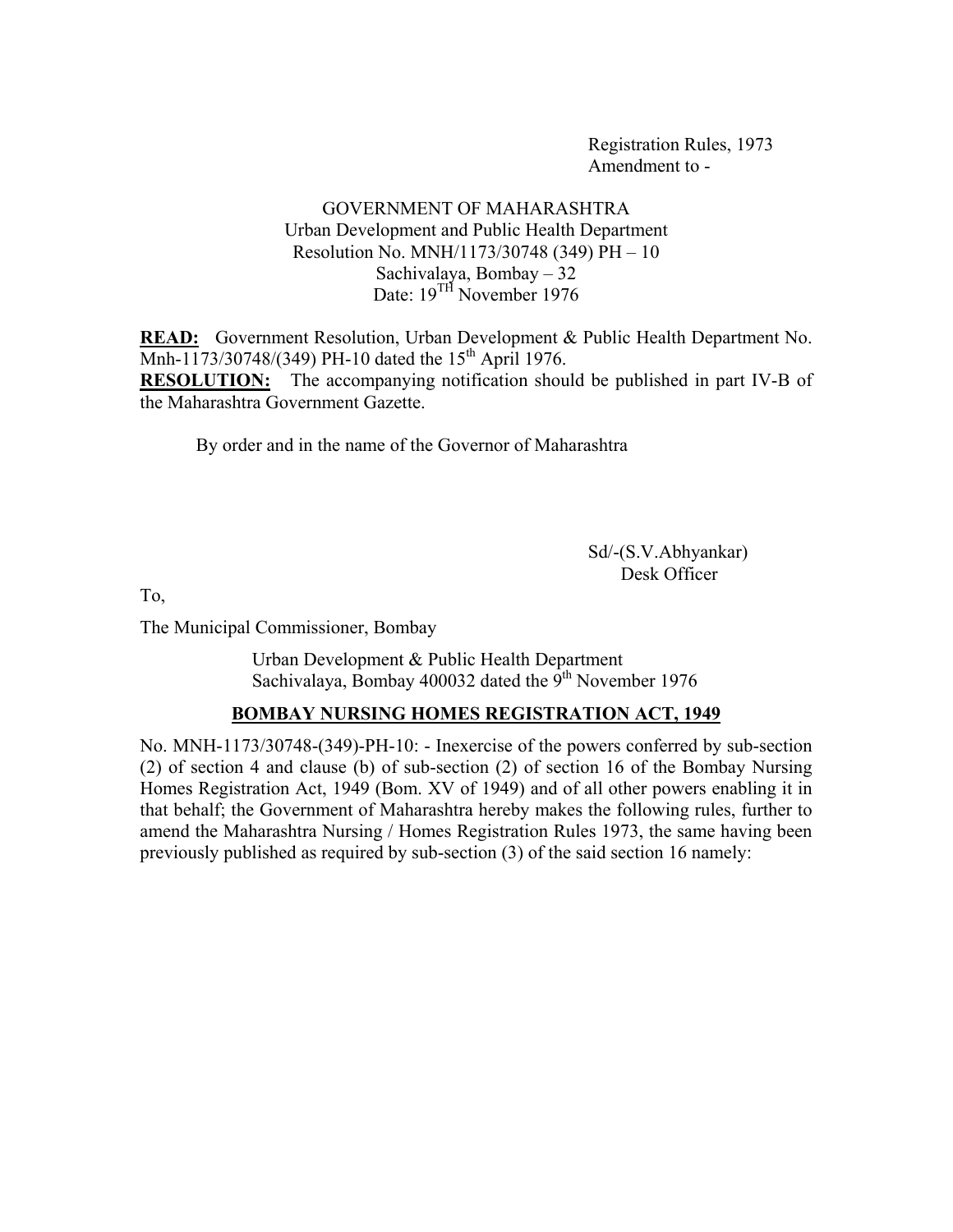#### **RULES**

- 1. These rules may be called the Maharashtra Nursing Homes Registration (Amendment) Rules, 1976
- 2. In rule 7 of the Maharashtra Nursing Homes Registration Rule 1973:
	- (a) In sub-rule (1)
		- (i) In clause (a) for the figures "20" the figures "50"shall be substituted;
		- (ii) In clause (b) for the figures "50" the figures "100" shall be substituted.
	- (b) In sub-rule (2) for the words "one half of" the words "equal to" shall be substituted

By order and in the name of the Governor of Maharashtra,

 Sd/-(S.V.Abhyankar) Desk Officer

(These rules are amended by this notification for the first time).

# …………….

#### No. HO/39039/R-I of 30.11.76

 Copy forwarded to A.H.O. I to IV, M.Os. (H) & Sr.S.Is. A to T wards for information attention and necessary action. Revised fees should be effective from 1.4.1977 and therefore applications received from Jan. 77 renewal should accompany the revised fees.

| $Sd$ /-  | $Sd$ /- |
|----------|---------|
| D.E.H.O. | H.O.    |

#### No. HO/45026/RI of

Copy recalculated to A.H.O. I to IV, M.OS. (H) & Sr. S.Is. A to T wards for information, attention and necessary action please.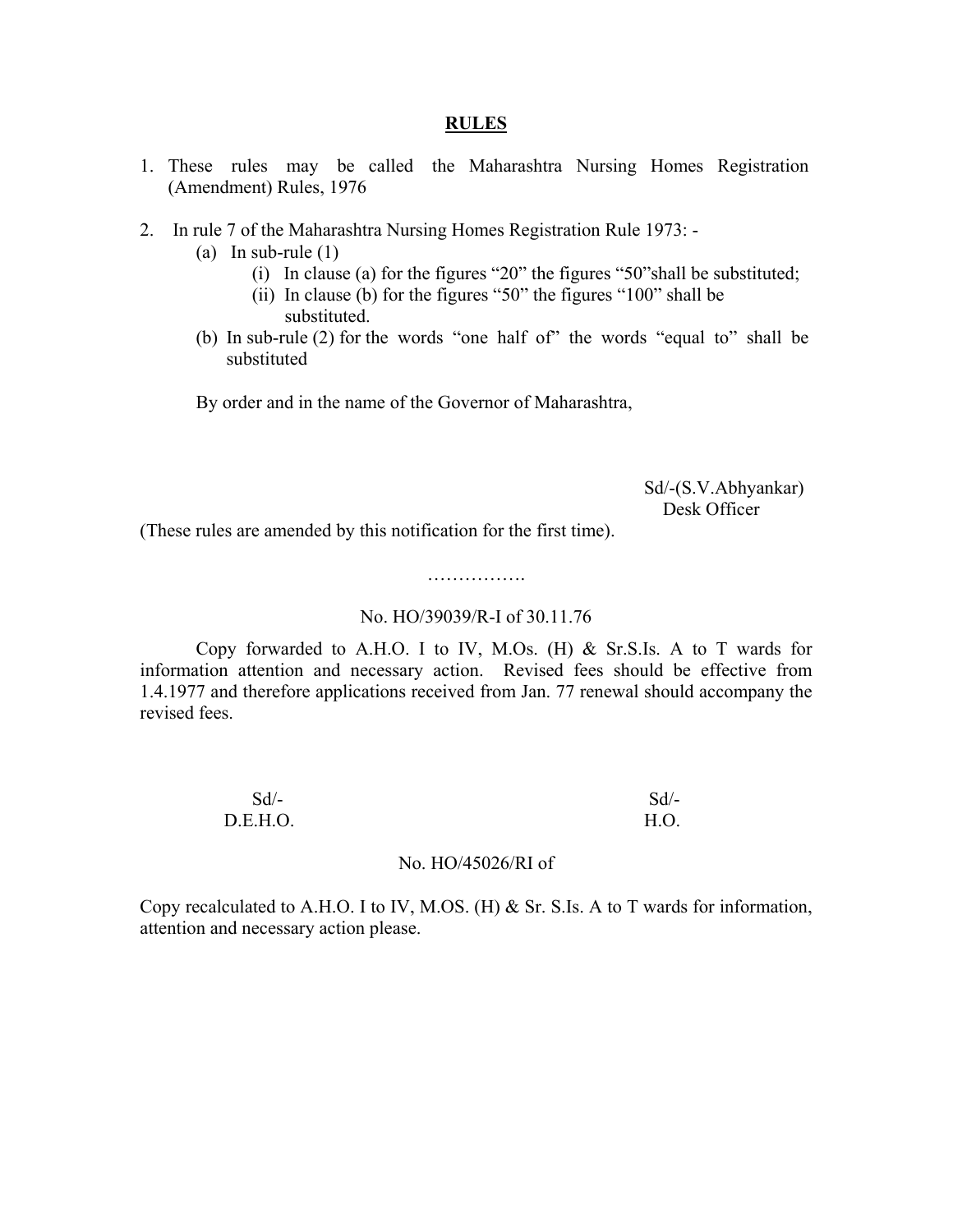### **8. PROCEDURE FOR GRANT OF CERTIFICATE OF REGI STRATION FOR NURSING HOME**

#### **LEGAL PROVISION**

 The nursing homes in Greater Bombay are controlled under the provision of the Bombay Nursing Home Registration Act, 1949, the Bombay Nursing Homes Registration Rules, 1973 and the Bombay Municipal Corporation Nursing Homes Registration Bylaws, 1954. Section 3 to 5 and 7 and 8 of the Act and rules 4 to 11 deal with registration of nursing homes. Section 3 of the Act lays down that no person shall carry on a nursing home unless he has been duly registered in respect of such nursing home. Section 6 of the Act prescribed penalty with fine to the extent of Rs. 500/- for nonregistration and in the case of second or subsequent offence with imprisonment to the extent of 3 months or with fine to the extent of Rs. 500/- or with both. Section 12 of the Act prescribes penalty for contravention of any other provisions of the Act or any provisions of the rules.

 The Bombay Municipal Corporation Nursing Homes Registration Bylaws, 1954 govern nursing homes in regard to the records to be kept of the patients received into nursing homes or children born therein, etc. The Bylaws also provide for penalty for the breach of their provisions.

 The terms "Maternity Home" and "Nursing Home" have been defined under section 2 of the Act as under: -

 "Maternity Home" means any premises used or intended to be used, for the reception of pregnant women or of women in or immediately after childbirth. "Nursing Home" means any premises used or intended to be used, for the reception of persons suffering from any sickness, injury or infirmity and the providing of treatment and nursing for them, and includes a maternity home, and the expression to carry on a "nursing home" means to receive persons in a nursing home for any of the aforesaid purposes and to provide treatment or nursing h/ for them.

 The Municipal Corporation of Greater Bombay is the 'Local Supervising authority' as per the definition of the term given in the Act and is responsible for the enforcement of the legal provisions within its jurisdiction. The Corporation has, by its Resolution No. 596 dated 13.8.19.64 authorised the Municipal Commissioner, Deputy Municipal Commissioner, Executive Health Officer, Deputy Municipal Commissioner, Executive Health Officer, Deputy Executive Health Officers, Medical Assistant in charge Sections and Sanitary Inspectors to execute the provisions of the Bombay Nursing Homes Registration Act, 1949, and Rules and by-laws framed there under in Greater Bombay.

 Any person carrying on or intending to carry on a nursing home has to apply in the prescribed from (Form 'B') to the Medical Officer of Health of the ward concerned. The from of application is available on payment of rupee one from the office of the Medical Officer of Health a specimen form of the application is in the rules.

 On receipt of the application, the premises where the nursing home is carried on or is intended to be carried on is inspected and a report about its suitability for registration is submitted to the higher authority.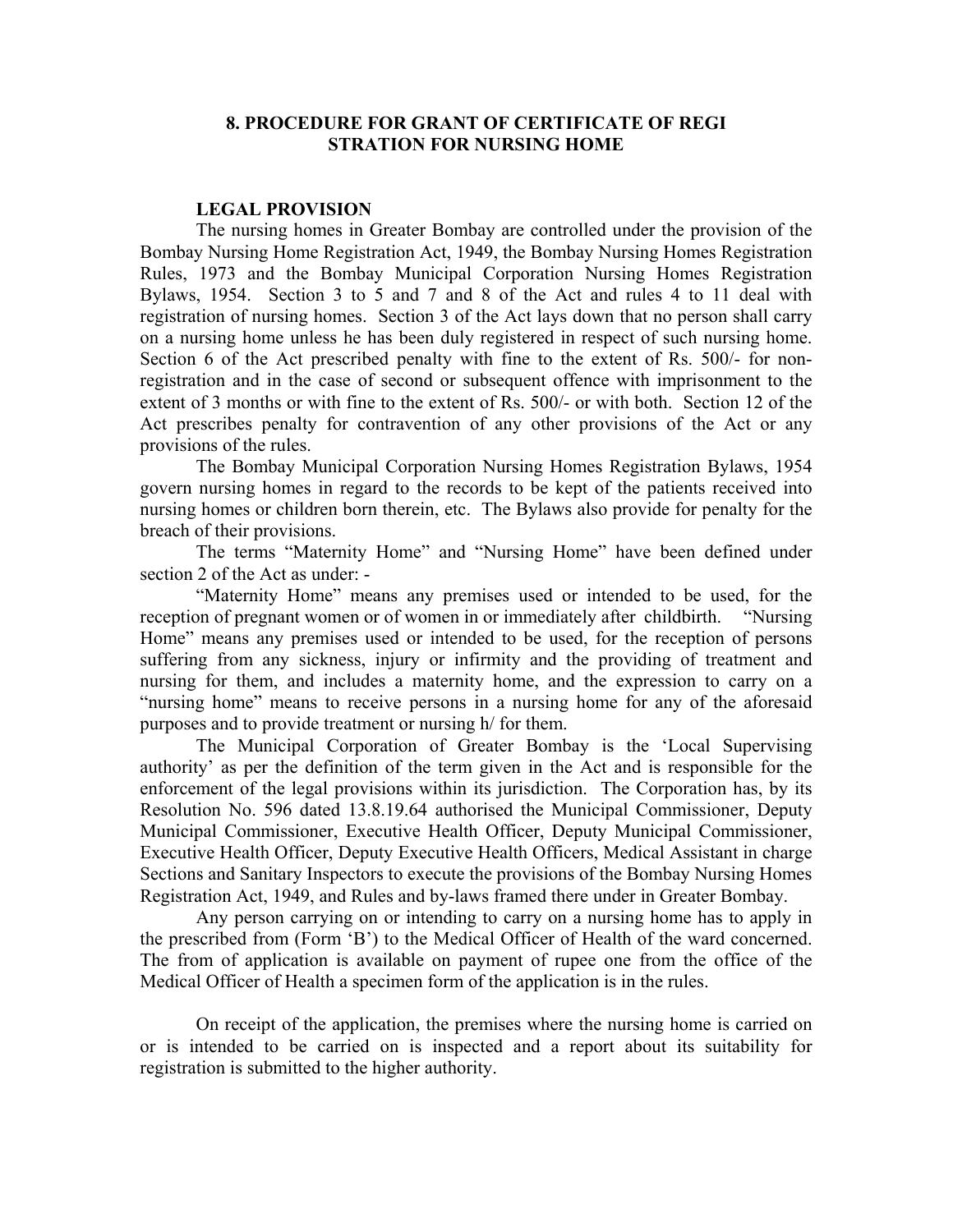The suitability is determined n the following considerations (Section 5):

1. Fitness of the applicant or his agent to carry on the nursing home. Management under qualified medical practitioner or qualified nurse and resident in the home.

 Proper portion of qualified nurses among sons superintending or nursing the patients in the home. (Please see Sec. 5(1) (a)  $\&$  item 14(b) of the application form).

- 4. If a maternity home is a qualified nurse on its staff
- 5. Fitness of the premises in regard to situation, construction, accommodation, staffing or equipment
- 6. Use of the premises for any improper r undesirable purposes.

# **ISSUE OF CERTIFICATE OF REGISTRATION**

 If the premises are found suitable, the applicant is informed in writing to pay the necessary fees for registration in the office of the Medical Officer of Health.

 On receipt of the fees for registration, the application is registered in the office of the M.O.H. in a register in Form 'A' as required under Rule 3 of the Rules and a certificate of registration duly signed is issued to the applicant. A specimen form of the certificate of Registration is in the rules.

### **PERIOD OF VALIDITY OF THE CERTIFICATE**

A certificate of registration issued is valid until the  $31<sup>st</sup>$  day of March next following the date on which it was issued.

 The certificate must be displayed in a conspicuous place in the nursing home. (Please see Sec. 5(3)).

#### **RENEWAL OF REGISTRATION**

 An application for renewal is to be January accompanied by the renewal feed. If the M.O.H. is satisfied that the application is in order, he will issue a fresh certificate of registration (Rule 6)

### **REFUSAL OR CANCELLATION OF REGISTRATION**

 The M.O.H. has the discretion to refuse to register an application for the reasons given in Section 5 of the Act and to cancel the registration as provided under Section of the Act.

 However, the M.O.H. has to give to the applicant or/to the person registered, not less than one calendar month notice of his intention to make an order of refusal or cancellation giving reasons therefore. The notice should also contain intimation that the applicant or the person registered will be given in person or by a representative, an opportunity within one calendar.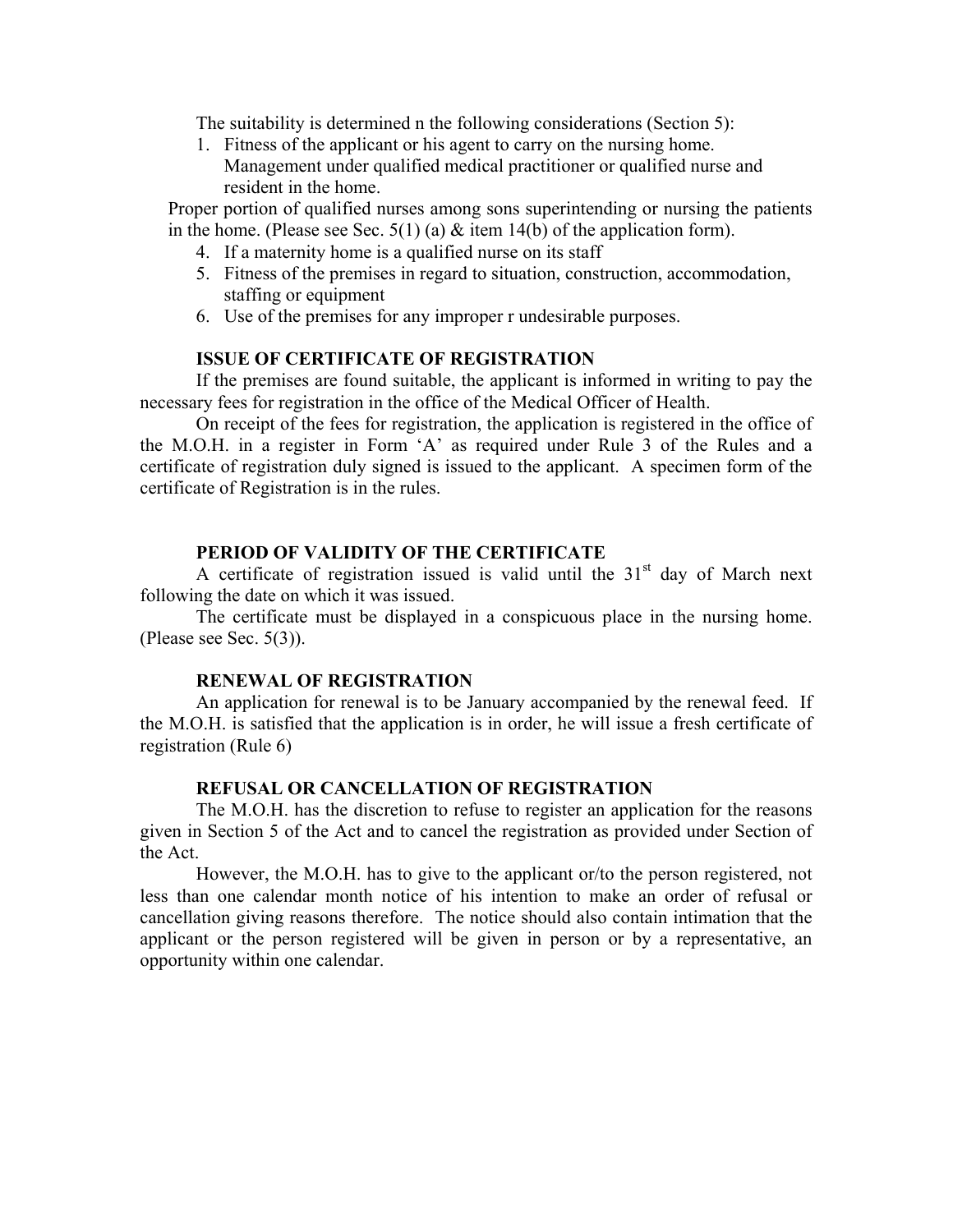# **LOST CERTIFICATE**

 If a certificate of registration is lost or destroyed, the holder may apply to the M.O.H. for a fresh certificate. A certificate marked as "Duplicate" will be issued on payment of Rs. 5/- (Rule 11).

Bylaws : Copy of Bylaws attached.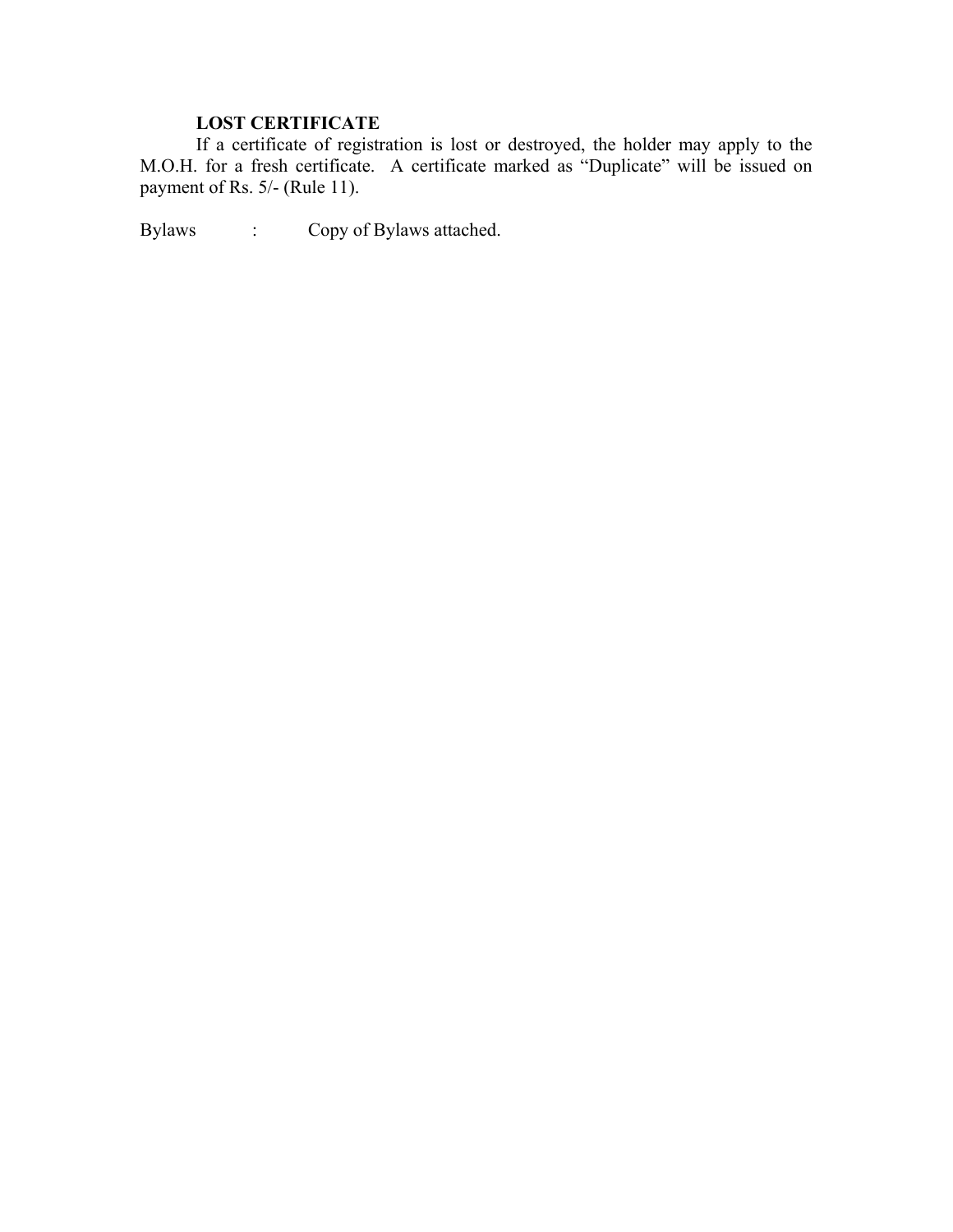The following Act of the Bombay Legislature, having been assented to by the Governor on the  $15<sup>th</sup>$  September 1959 is hereby published for general information

> N. K. DRAVID Secretary to the Government of Bombay, Legal Department

### **BOMBAY ACAT No. XLII OF 1959**

(First published, after having received the ascent of the Governor in the "Bombay Government Gazette" on the 19<sup>th</sup> September, 1959

An Act to extend the Bombay Nursing Homes Registration Act, 1949, to the rest of the State of Bombay and to amend that Act

 WHERAS the Bombay Nursing Homes Registration Act, 1949, extends only to the pro-Reorganisation State of Bombay, excluding the transferred territories;

AND WHEREAS no corresponding law exists in the rost of the State of Bombay;

 AND WHEREAS it is expedient that the Bombay Nursing Homes Registration Act, 1949 be extended to the rost of the State of Bombay and in its application to the whole of the State be amended for certain purposes hereinafter appearing; It is hereby enacted in the Tenth Year of the Republic of India as follows: -

- 1. This Act may be called the Bombay Nursing Homes Registration (Extension and Amendment) Act, 1959
- 2. The Bombay Nursing Homes Registration Act, 1949, is hereby extended to that part of the State of Bombay to which, immediately before the commence month of this Act, it did not extend
- 3. In the Bombay Nursing Homes Registration Act, 1949, in its application to the whole of the State of Bombay (hereinafter refereed to as "the principal Act") in the long title, for the words "Province of Bombay" the words "State of Bombay" shall be substituted.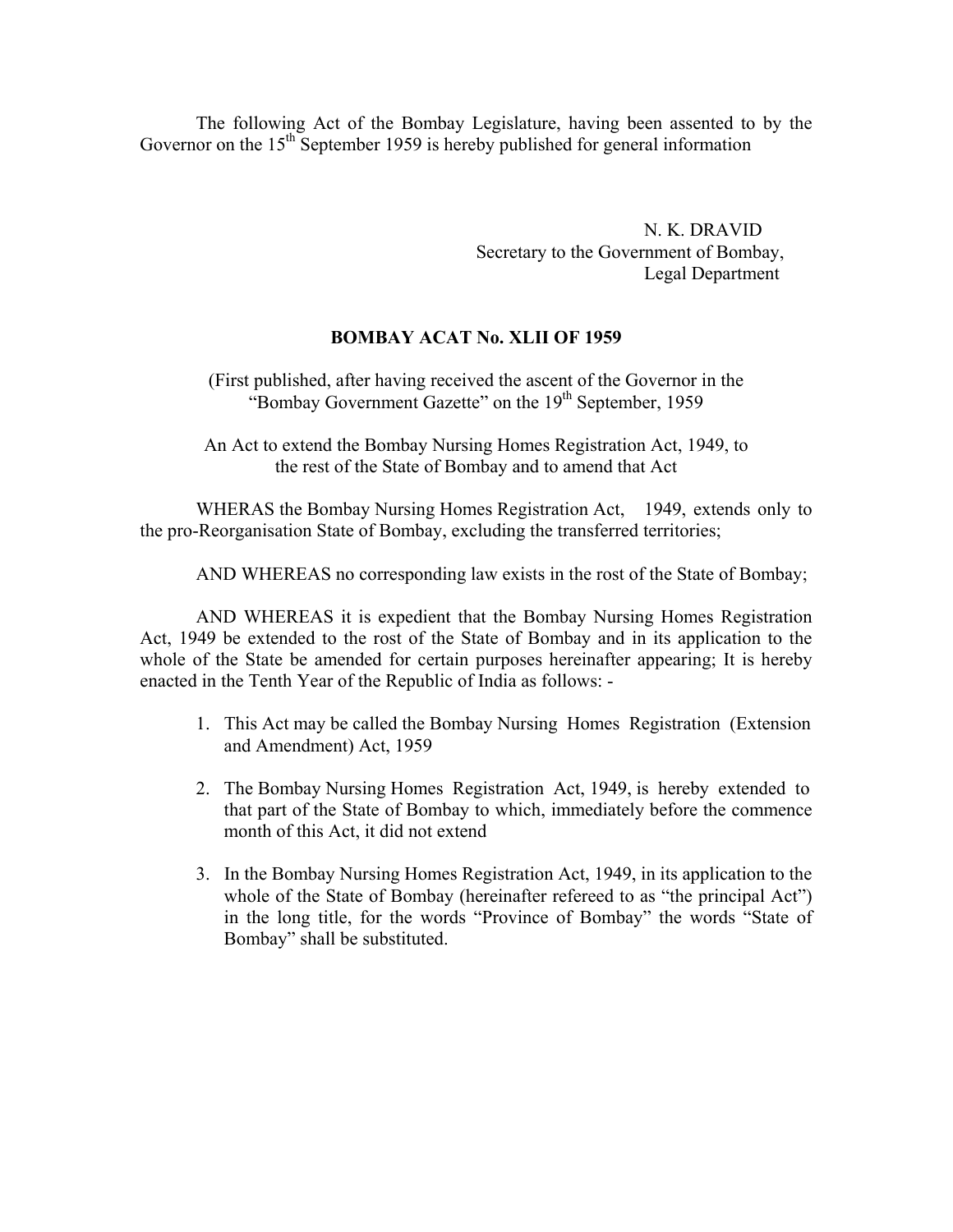- 4. In section 1 of the principal Act, for sub-section (2) the following shall be substituted namely: -
	- (2) This section extends to the whole of the State of Bombay. The remaining provisions of this Act extend to Greater Bombay, the Cities Poona and Ahmedabad as constituted under section 3 of the Bombay Provincial Municipal Corporations Act, 1949, the City of Nagpur as constituted under the City of Nagpur Corporation Act, 1918 and the Municipal Borough of Solapur. The State Government may by notification in the Official Gazette, direct that the said provisions shall extend to such other areas as may be specified in the notification.
- 5. In section 2 of the principal Act:
	- (1) After ciause (1), the following clause shall be inserted, namely: -

 " (1-a) 'district' local board' in relation to any area other than a municipal area, means a district local board, district board, district Panchayat or Janapada Sabha or similar local authority established under any law for the time being in force relating to the constitution of such authorities and having jurisdiction over such area;"

(2) After clause (3), the following clause shall be inserted, namely: -

"3-a) 'municipality' means a municipal corporation, municipality, municipal committee, town committee or similar local authority established under any law for the time, being in force relating to the constitution of such authorities and 'municipal area' means the local area within the jurisdiction of a municipality;"

(3) For clauses (7) and (8), the following clauses shall be substituted, namely: -

"(7) 'Qualified midwife' means a midwife registered or deemed to be registered under the Bombay Nurses, Midwives and Health Visitors Act, 1954 or any other corresponding law for the time being in force;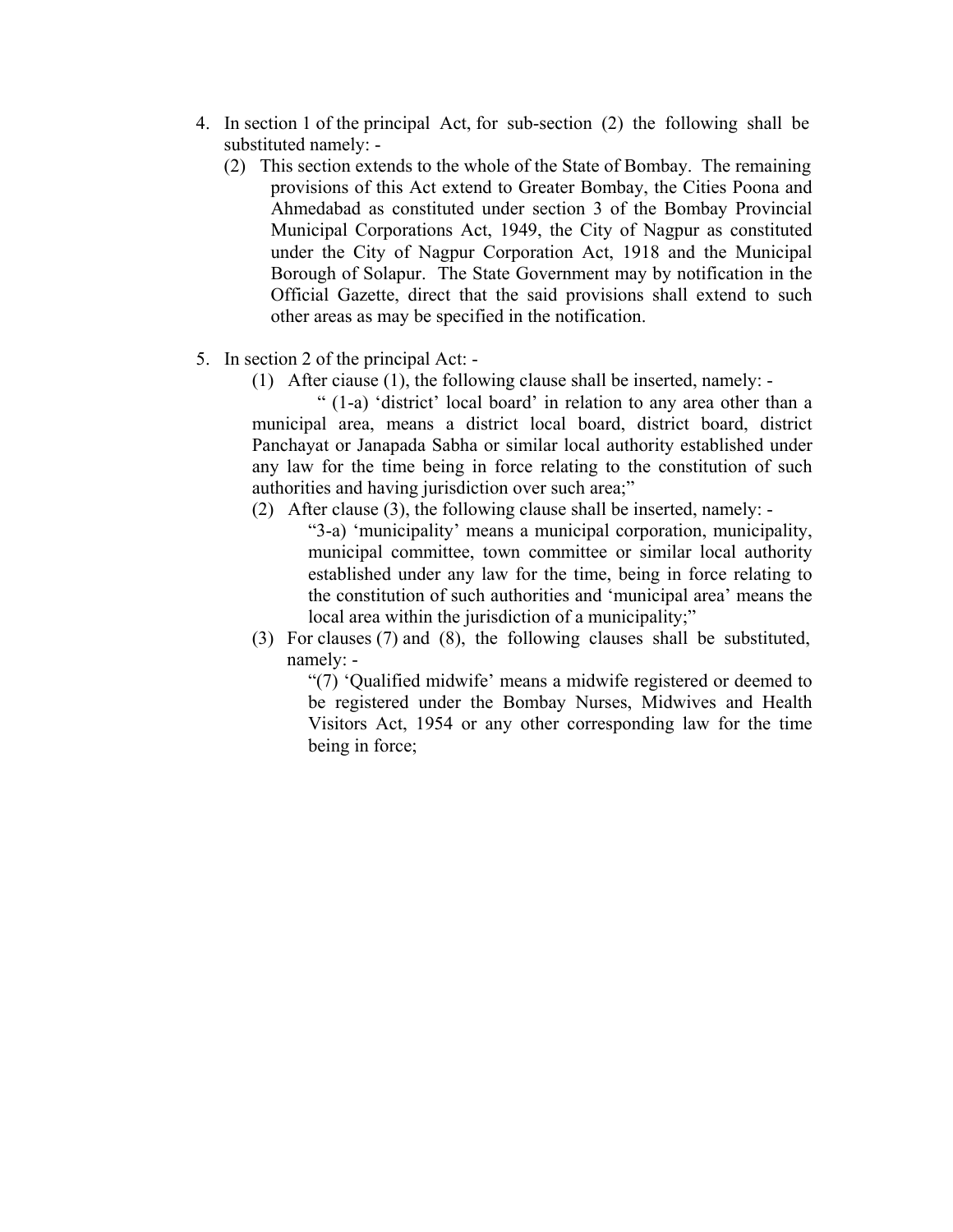# **THE BOMBA NURSING HOMES REGISTRATION ACT 1949**

 $\frac{1}{2}$ 

# **CONTENTS**

### FREAMBLE

### SECTIONS.

- 1. Short title, extend and commencement
- 2. Definitions
- 3. Prohibition to carry on nursing home without registration
- 4. Application for registration
- 5. Registration
- 6. Penalty for non-registration
- 7. Cancellation of registration
- 8. Notice of refusal or of cancellation of registration
- 9. Inspection of nursing homes
- 10. Income of local supervising authority
- 11. Expenses of local supervising authority
- 12. Penalty for offences under Act
- 13. Offences by corporations
- 14. Court competent to try offences under Act
- 15. Indemnity to persons acting under this Act
- 16. Rules
- 17. By-laws
- 18. Saving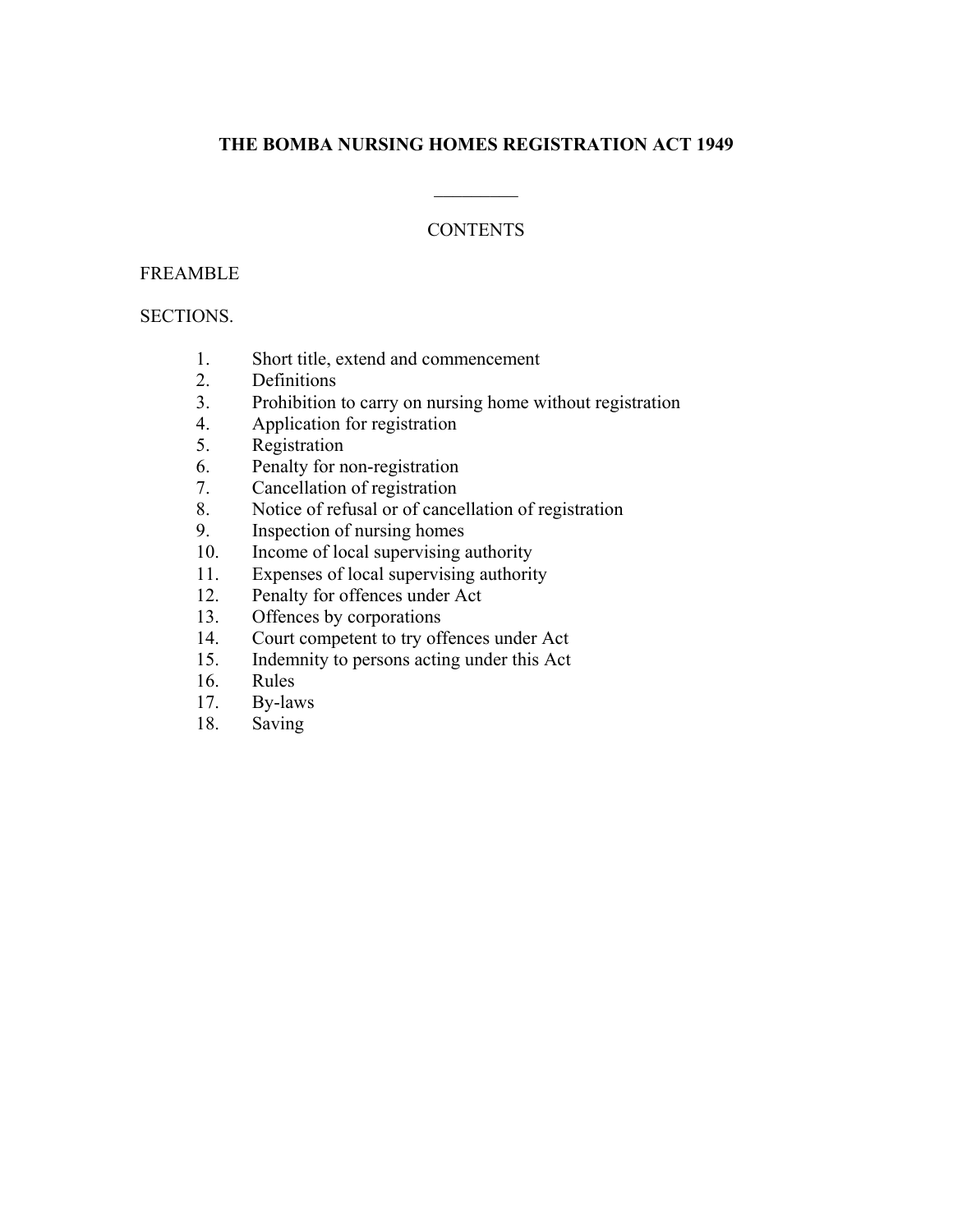- (2) "Local supervising authority" in the case of a municipal area means the municipality established for such area, and in the case of any other area a district local board established for the said area;
- (3) "Maternity home" means any premises used, or intended to be used, for the reception of pregnant women or of women in or immediately after child birth;
	- 1[(3a) "Municipality" means a Municipal Corporation, municipality, Municipal Committee, Town Committee or similar local authority established under any law for the time being in force relating to the constitution of such authorities and "Municipal Area" means the local area within the jurisdiction of a municipality;]
	- (4) "Nursing Home" means any premises used or intended to be used, for the reception of persons suffering from any sickness, injury or infirmity and the providing of treatment and nursing for them, and includes a maternity home; and the expression "To carry on a nursing home" means to receive persons in a nursing home for any of the aforesaid. Purposes and to provide treatment or nursing for them;
- 5. "Prescribed" means prescribed by rules made under this Act;
- 6. "Qualified Medical Practitioner" means a medical practitioner registered under the Bombay Medical Act 1912, or any other law for the time being in force;
- 2[7. "Qualified midwife" means a midwife registered or deemed to be registered under the Bombay Nurses, Midwives and Health Visitors Act 1954 or any other corresponding law for the time being in force;
- 8. "Qualified Nurse" means a nurse registered or deemed to be registered under the Bombay Nurses, Midwives and Health Visitors Act 1954, or any other corresponding law for the time being in force;]
- 9. "Register" means to register under section 5 of this Act and the expressions "Registered" and "Registration" shall be construed accordingly;
- 10. "Rules" means rule made this Act

### **Prohibition to carry on nursing home without registration**

3. No person shall carry on a nursing home unless he has duly registered in respect of such nursing home and the registration in respect thereof has not been cancelled under section 7:

 Provided that nothing in this section shall apply in the case of a nursing home 3[which is in existence in any area at the date of the coming into force of section 3 in that area] for a period of three months from such date or if an application for registration is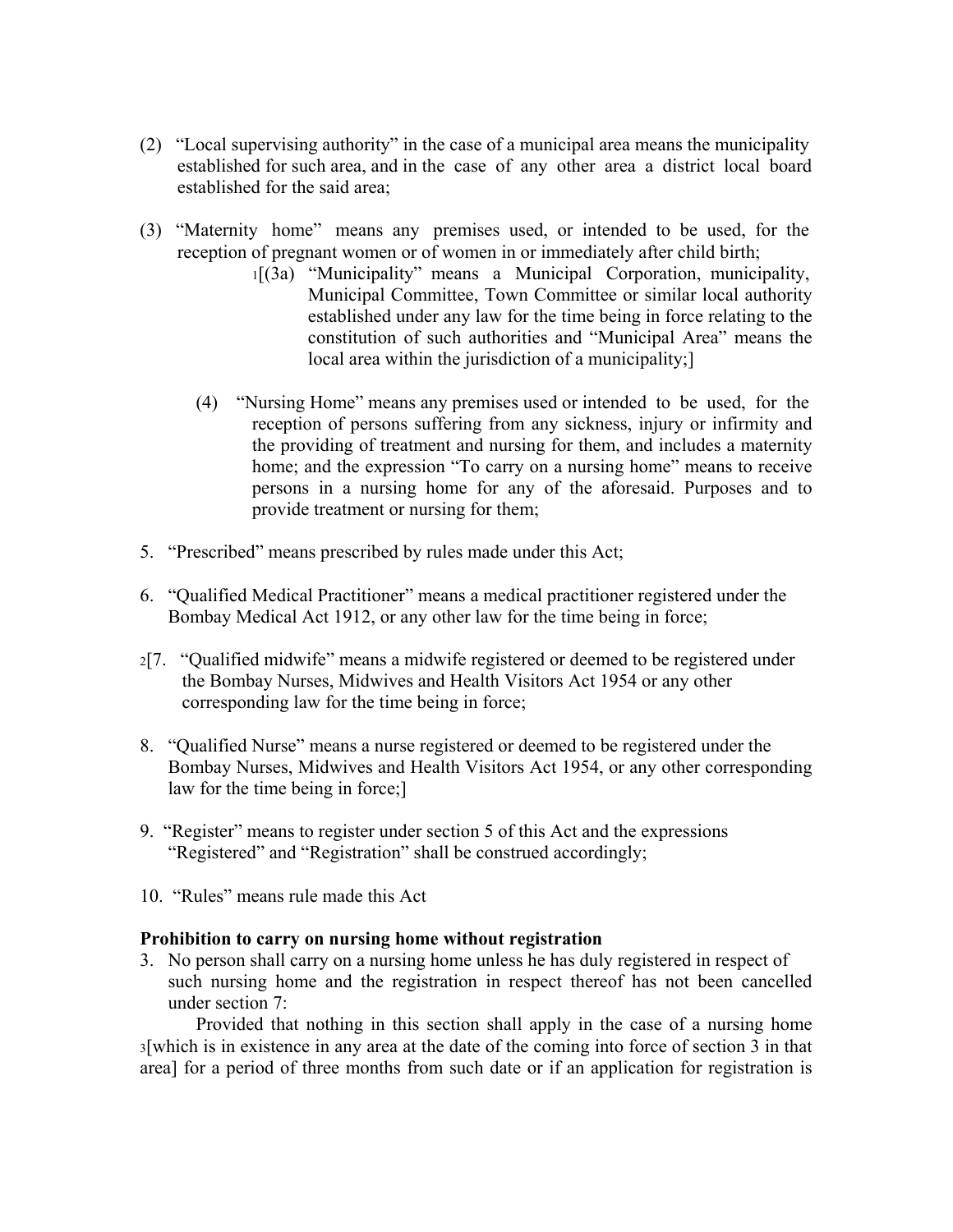made within that period in accordance with the provisions of section 4 until such application is finally disposed of.

 $\mathcal{L}_\text{max}$  , and the contribution of the contribution of the contribution of the contribution of the contribution of the contribution of the contribution of the contribution of the contribution of the contribution of t

1 Clause (3a) was inserted by Bom. Of 1959, s 5(2)

2 Clause (7) and (8) were substituted for the original by Bom. 42 of 1959, s 5(3)

3 These words were substituted for the words "which is in existence at the date of the commencement of this Act", ibid, s 6

 $\mathcal{L}_\text{max}$  , and the contribution of the contribution of the contribution of the contribution of the contribution of the contribution of the contribution of the contribution of the contribution of the contribution of t

# **BOMBAY ACT No. XV OF 19491**

# [THE BOMBAY NURSING HOMES REGISTRATION ACT 1949]Ψ  $[6^{th}$  May 1949]

Adapted and modified by the Adaptation of Laws Order, 1950

Adapted and modified by the Bombay Adaptation of Laws (State and Concurrent Subjects) Order 1956

Amended by Bom. 42 of 1959

Adapted and modified by the Bombay Adaptation of Laws (State and Concurrent Subjects) Order 1960

# **An Act to provide for the registration and inspection of nursing home in he 2[State of Bombay] and for certain purposes connected therewith**

WEHREAS it is expedient to provide for the registration and inspection of nursing homes in the Province of Bombay and for certain purposes connected herewith; It is hereby enacted as follows: -

### **Short title extent and commencement**

- 1. (1) This Act may be called the Bombay Nursing Homes Registration Act, 1949
	- 3[(2) This section extends to the whole of the 4[State of Maharashtra.] The remaining provisions of this Act extend to Greater Bombay, the 5[City of Poona] as constituted under section 3 of the Bombay Provincial Municipal Corporations Act, 1949, the City of Nagpur as constituted under the City of Nagpur Corporation Act, 1948 and the Municipal Borough of Solapur. The State Government may, by notification in the Official Gazette, direct that the said provisions shall extend to such other areas as may be specified in the notifications.]
		- (3) This section shall come into force at once. The 6[State] Government may by notification in the Official Gazette, direct that the remaining provisions of this Act shall come into force in any area to which the said provisions extend or may have been extended under sub-section (2) on such date as may be specified in the notification.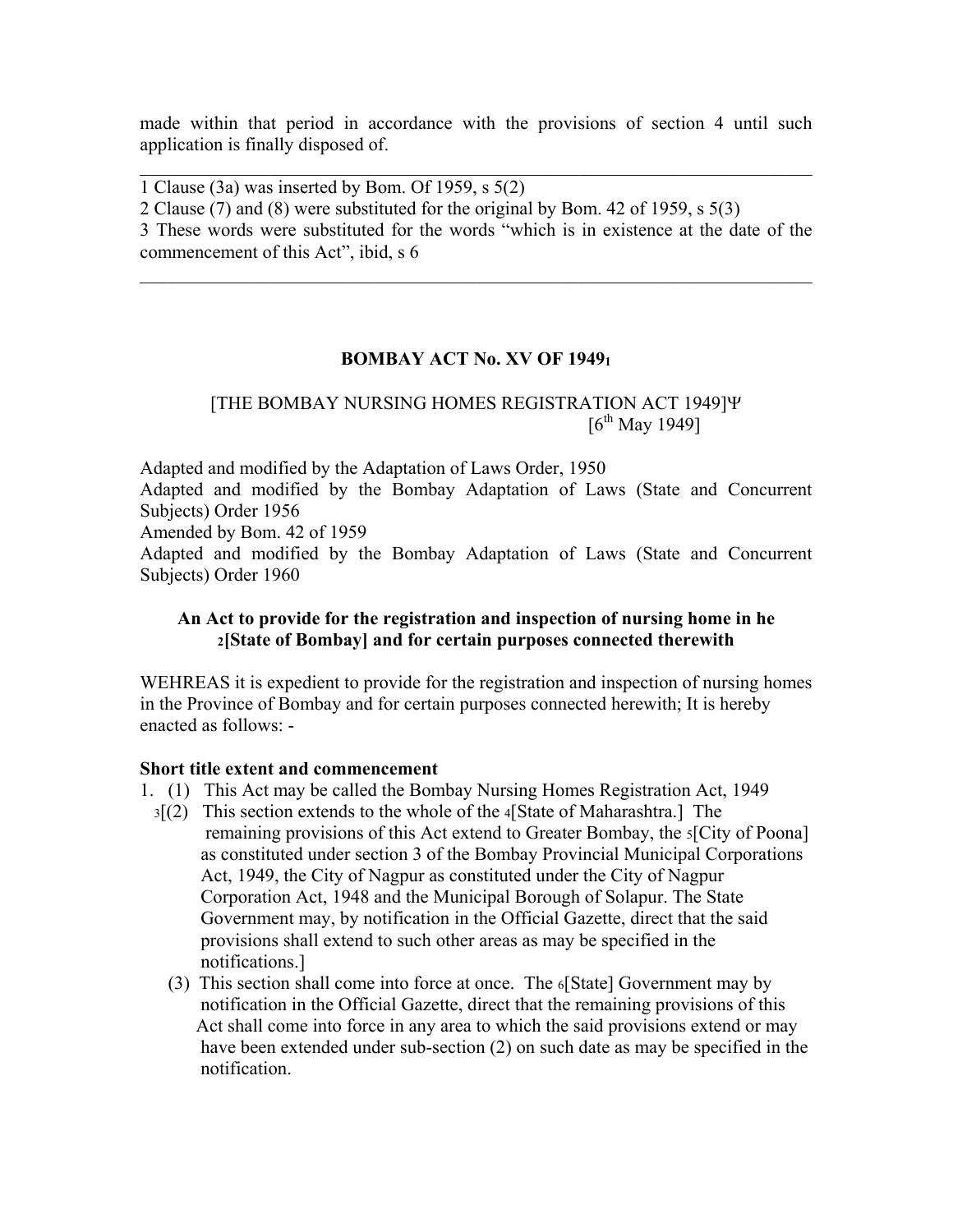# **Definitions**

- 2. In this Act, unless there is anything repugnant in the subject or context
	- (1) "Bylaws" means made by the local supervising authority;
		- 7[(1a) "District local board" in relation to any area other than a Municipal Area , means a district local board, district board, district Panchayat or Janapada abha or similar local authority established under, any law for the time being in force relating to the constitution of such authorities and having jurisdiction over such area;]
- 1 For Statement of Objects and Reasons, see Bombay Government Gazette, 1949, Part V, page 84

 $\mathcal{L}_\text{max}$  , and the contribution of the contribution of the contribution of the contribution of the contribution of the contribution of the contribution of the contribution of the contribution of the contribution of t

Ψ This Act was extended to that part of the State of Bombay to which immediately before the commencement of Bom. 42 of 1959, it did not extend (Vide Bom. 42 of 1959, s. 27)

2 These words were substituted for the words "Province of Bombay" by Bom. 42 of 1959, s. 3

3 This sub-section was substituted for the original by Bom. 42 of 1959, s.4

4. These words were substituted for the words "State of Bombay" by the Maharashtra Adaptation of Laws (State and Concurrent Subjects) Order, 1960

5. These words were substituted for the words "Cities of Poona and Ahmedabad" ibid.

6. This word was substituted for the word "Provincial" by the Adaptation of Laws Order, 1950.

7. Clause (1-a) was inserted by Bom. 42 of 1959, s. 5(1)

# **Application for registration**

4. (1) Every person intending to carry on a nursing home shall make every year an application for registration or the renewal of registration to the local supervising authority:

 Provided that in the case of a nursing home \*[which is in existence in any area at the date of the coming into force of section 3 in that area] an application for registration shall be made within three months from such date.

 (2) Every application for registration or the renewal of registration shall be made on such date and in such form and shall be accompanied by such fee as may be prescribed.

# **Registration**

5. (1) Subject to the provisions of this Act and the rules, the local supervising authority shall, on the receipt of an application for registration, register the applicant in respect of the nursing home named in the application and issue to him a certificate of registration in the prescribed form:

<sup>\*</sup> These words were substituted for the words "which is in existence at the date of the commencement of this Act" by Bom. 42 of 1959, s. 7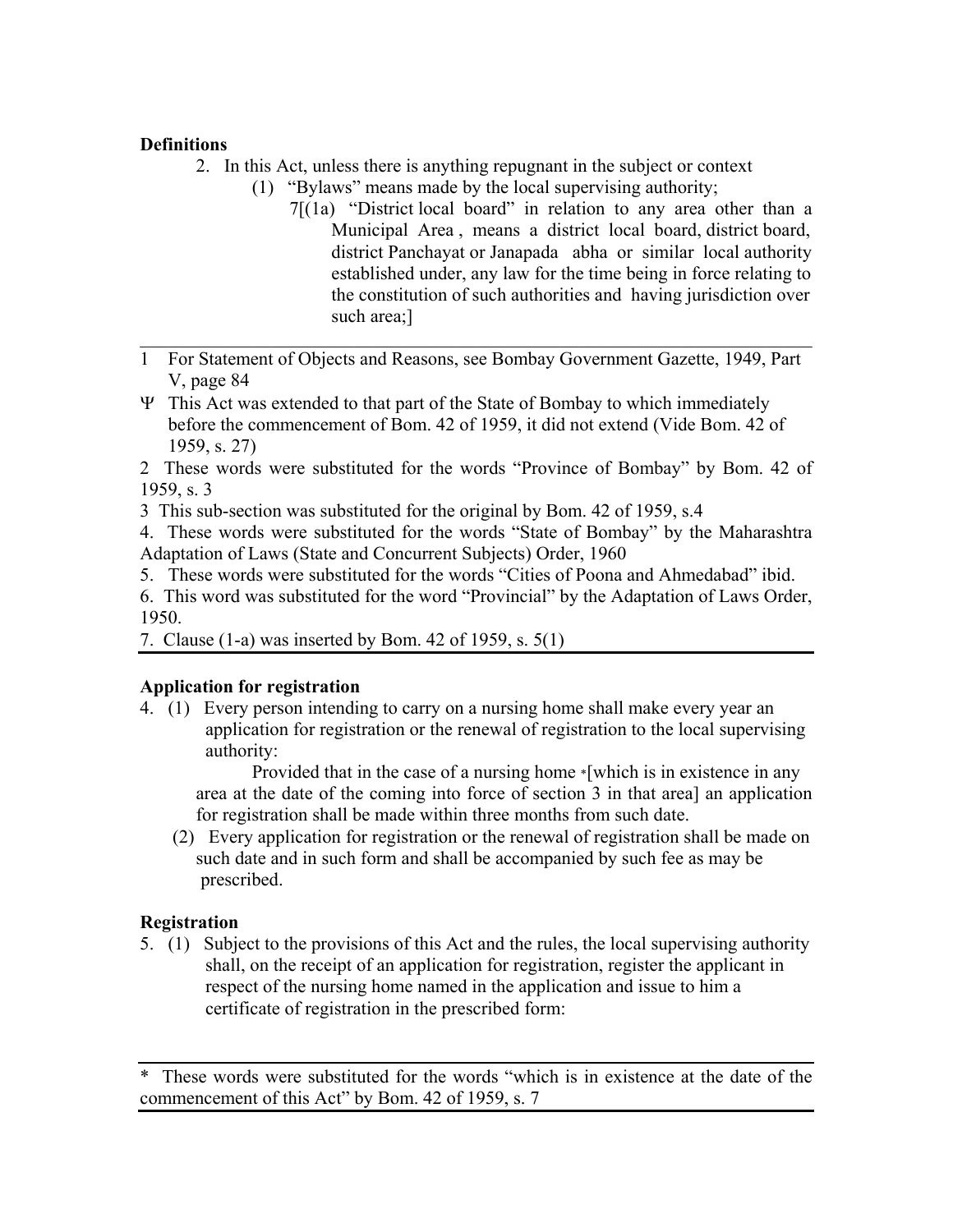Provided that the local supervising authority may refuse to register the applicant if it is satisfied --

- (a) That he, or any person employed by him at the nursing home, is not a fit person, whether by reason of age or otherwise to carry on or to be employed at a nursing home of such a description as the nursing home named in the application; or
- (b) That the nursing home is not under the management of a person who is either a qualified medical practitioner or a qualified nurse and who is resident in the home, or that there is not a proper proportion of qualified nurses among the persons having the superintendence of or employed in the nursing of the patient in the home; or
- (c) That in the case f a maternity home it has not got on its staff a qualified midwife; or
- (d) That for reasons connected with situation, construction, accommodation, staffing or equipment, the nursing home or any premises used in connection therewith are not fit to be used for a nursing home or premises are used or are to be used for purposes which are in any way improper or undesirable in the case of such nursing home.
- (2) If any person refuses to allow any such officer to enter or inspect any such premises as aforesaid, or to inspect any such records as aforesaid or obstructs any such officer in the execution of this powers under this section, he shall be guilty of an offence under this Act.

### **Income of local supervising authority**

10. Any fees received under this Act shall be paid into the fund of the local supervising authority.

# **Expenses of local supervising authority**

11. Notwithstanding anything contained in any enactment in regard to any municipal or Local fund, all expenses incurred by a local supervising at authority under and for the purposes of this Act and the rules and bylaws may be paid out of the municipal or local fund, as the case may be.

# **Penalty for offences under Act**

12. Whoever contravenes any of the provisions of this Act or of any rule shall if no other penalty is elsewhere provided in this Act or the rules for such contravention, on conviction, be punished with fine which may extend to fifty rupees and in the case of a continuing offence to a further fine of fifteen rupees in respect of each day on which the offence continues after such conviction.

\* These words were substituted for the words "which is in existence at the date of the commencement of this Act" by Bom. 42 of 1959, s. 7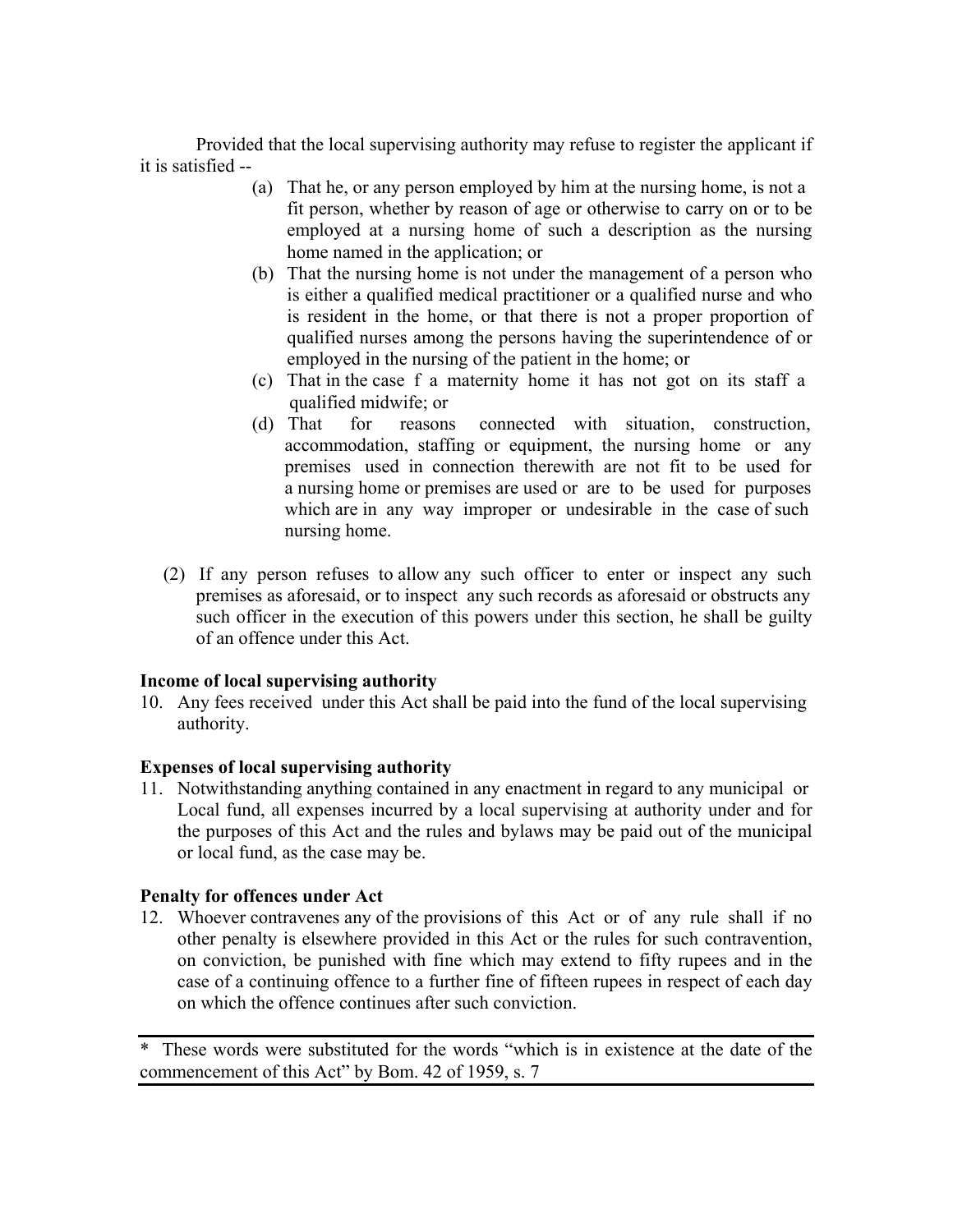### **Offences by corporations**

- 13. Where a person committing an offence under this Act is a company or other body corporate or an association of persons (whether incorporated or not), every person who at the time of the commission of the offence was a director, manager, secretary, agent or other officer or person concerned with the management thereof shall, unless he proves that the offence was committed without his knowledge or consent, be deemed to be guilty of such offence.
- 14. No court, other than that of a Presidency Magistrate or a Magis rate of the first class shall take cognizance of or try any offence under this Act
- 15. No suit, prosecution or other legal proceeding shall be instituted against any person for anything which is in good faith done or intended to be done under this Act, rules or bylaws.
- 16. (1) The  $<sup>1</sup>[State] Government may by notification in the Official Gazette, make rules$ </sup> to carry out all or any of the purposes of this Act.
	- (2) Without prejudice to the generality of the foregoing provisions such rules may prescribe --
		- (a) the form of the application to be made under section 4.
		- (b) the date on which an application for registration or renewal of registration to be made and the fees to be paid for such registration or renewal of registration
		- (c) the form of the certificate of registration to be issued under section5,
		- (d) for any other matter for which no provision has been made in this Act, and for which provision is, in the opinion of the \* [State] Government, necessary
	- (3) The power to make rules under this section shall be subject to the condition of previous publication in the Official Gazette
- 17. (1) The local supervising authority may make bylaws not inconsistent with this Act or rule: -
	- (a) Prescribing the records to be kept of the patients received into a nursing home and in the case of the maternity home, of miscarriages, abortions or still births occurring in the nursing home and of the children born therein and of the children so born who are removed from the home otherwise than to the custody of care of any parent, guardian or relative;

\* The word was substituted of the Word "Provincial" by the Adaptation of Laws Order, 1950

 $\mathcal{L}_\text{max} = \mathcal{L}_\text{max} = \mathcal{L}_\text{max} = \mathcal{L}_\text{max} = \mathcal{L}_\text{max} = \mathcal{L}_\text{max} = \mathcal{L}_\text{max} = \mathcal{L}_\text{max} = \mathcal{L}_\text{max} = \mathcal{L}_\text{max} = \mathcal{L}_\text{max} = \mathcal{L}_\text{max} = \mathcal{L}_\text{max} = \mathcal{L}_\text{max} = \mathcal{L}_\text{max} = \mathcal{L}_\text{max} = \mathcal{L}_\text{max} = \mathcal{L}_\text{max} = \mathcal{$ 

 (2) A certificate of registration issued under this section shall, subject to the provisions of section 7, be in force and shall be valid until the  $31<sup>st</sup>$  date of March next following the date on which such certificate was issued.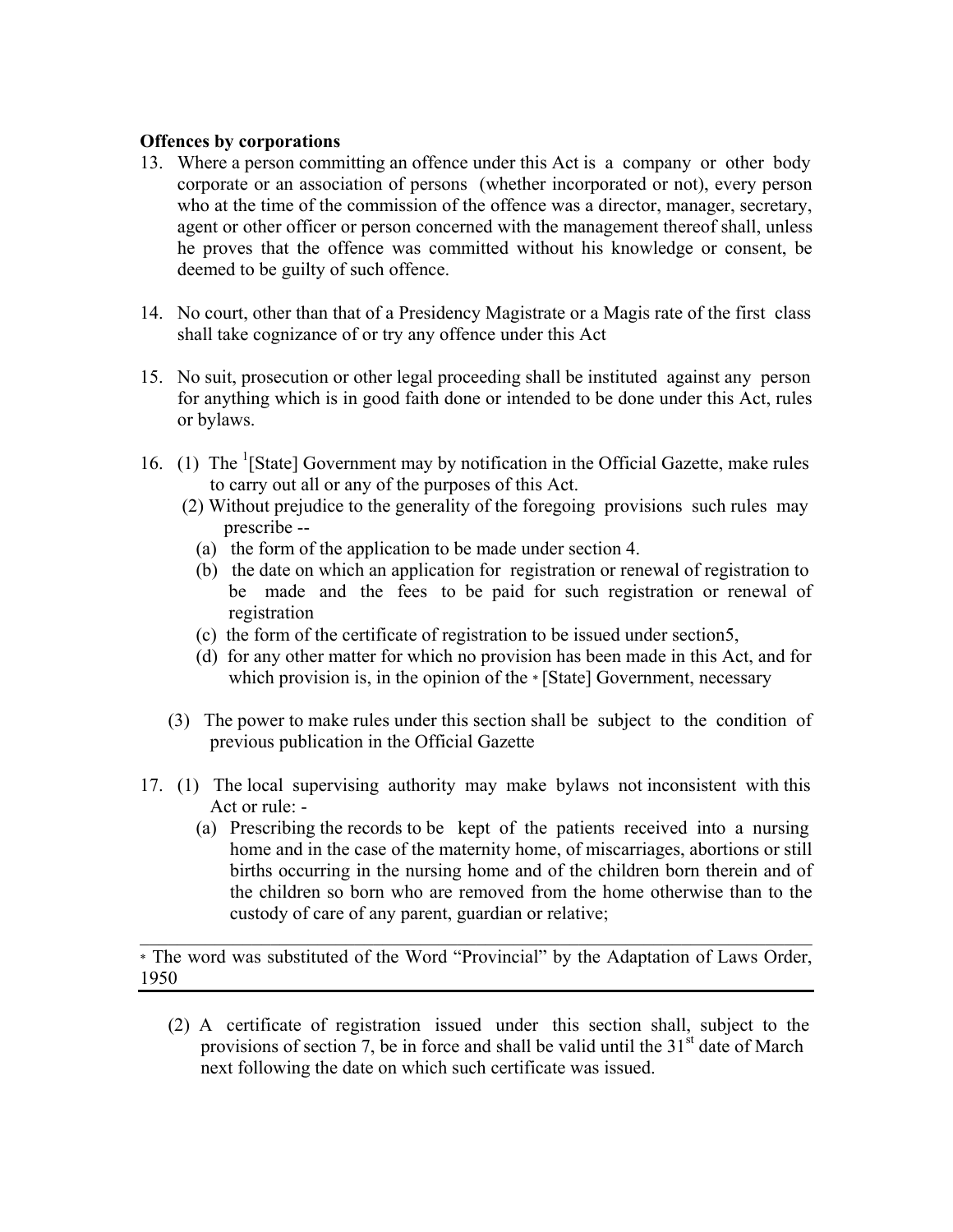(3) The certificate of registration issued in respect of a nursing home shall be kept affixed in a conspicuous place in the nursing home

# **Penalty for non registration**

6. Whoever contravenes the provisions of section 3, shall ,on conviction be punished with fine which may extend to five hundred rupees, or, in the case of a second or subsequent offence, with imprisonment, for a term which may extend to three months or with fine which may extend to five hundred rupees or with both.

# **Cancellation of registration**

7. Subject to the provisions of this Act, the local supervising authority any at any time cancel the registration of a person in respect of any nursing home on any ground which would entitle it to refuse an application for the registration of that person in respect of that home, or on the ground that that person has been convicted of an offence under that Act or that any other person has been convict of such an offence in respect of that home

# **Notice of refusal or cancellation of registration**

- 8. (1) Before making an order refusing an application for registration or an order canceling any registration, the local supervising authority shall give to the applicant or to the person registered, as the case may be, not less than one calendar month's notice of its intention to make such an order, and every such notice shall state the grounds on which the local supervising authority intends to make the order and shall contain an intimation that if within a calendar month after the receipt of the notice the applicant or person registered informs the authority in writing that he desires so to do , the local supervising authority shall, before making the order, give him ( in person or by a representative) an opportunity of showing cause why the order should not be made.
	- (2) If the local supervising authority, after giving the applicant or the person registered an opportunity of showing cause as aforesaid, decides to refuse the application for registration or to cancel the registration, as the case may be, it shall make an order to that effect and shall send a copy of the order by registered post to he applicant or the person registered.
	- (3) Any person aggrieved by an order refusing an application for registration or canceling any registration may, within a calendar month after the date on which the copy of the order was sent to him, appeal to the \* [State] Government against such order of refusal. The decision of the \*[State] Government on any such appeal shall be final.
	- (4) No such order shall come into force until after the expiration of a calendar month from the date on which it was made or, where notice of appeal is given against it, until the appeal has been decided or withdrawn.

<sup>\*</sup> This word was substituted for the word "Provincial" by the Adaptation of Laws Order, 1950